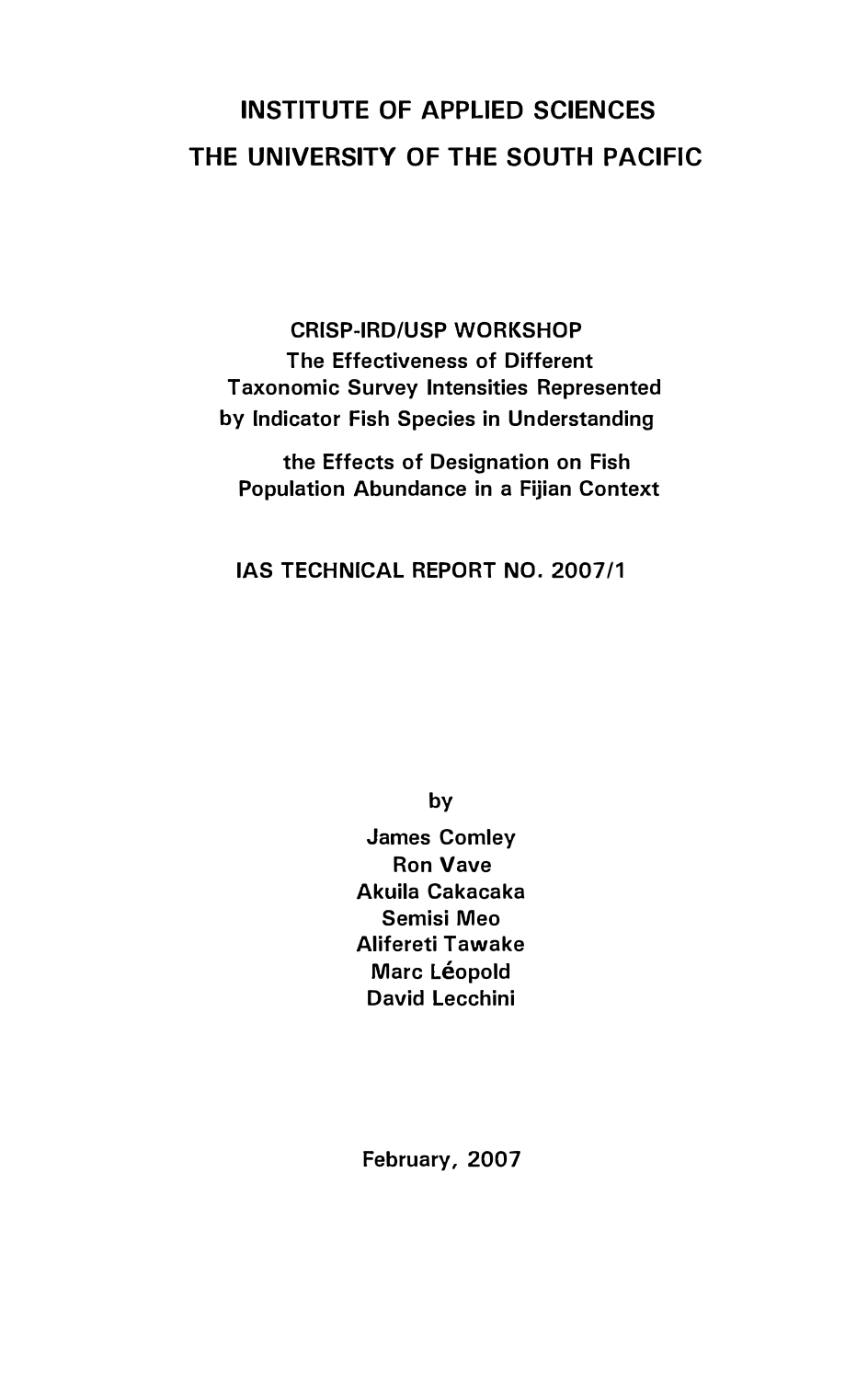## CRISP-IRD/USP Workshop

An Examination of the Effectiveness of Different Taxonomic Survey Intensities Represented by Indicator Fish Species Used in Different Methodologies in Understanding the Effects of Marine Protected Area Designation on Fish Population Abundance in a Fijian Context 22<sup>nd</sup> November to 2<sup>nd</sup> December 2006

by

James Comley<sup>1</sup>, Ron Vave<sup>1</sup>, Akuila Cakacaka<sup>1</sup>, Semisi Meo<sup>1</sup>, Alifereti Tawake<sup>1</sup>, Marc Léopold<sup>2</sup>, David Lecchini<sup>2</sup>

<sup>1</sup> Institute of Applied Sciences, University of the South Pacific <sup>2</sup>Institut de recherché pour le développement, New Caledonia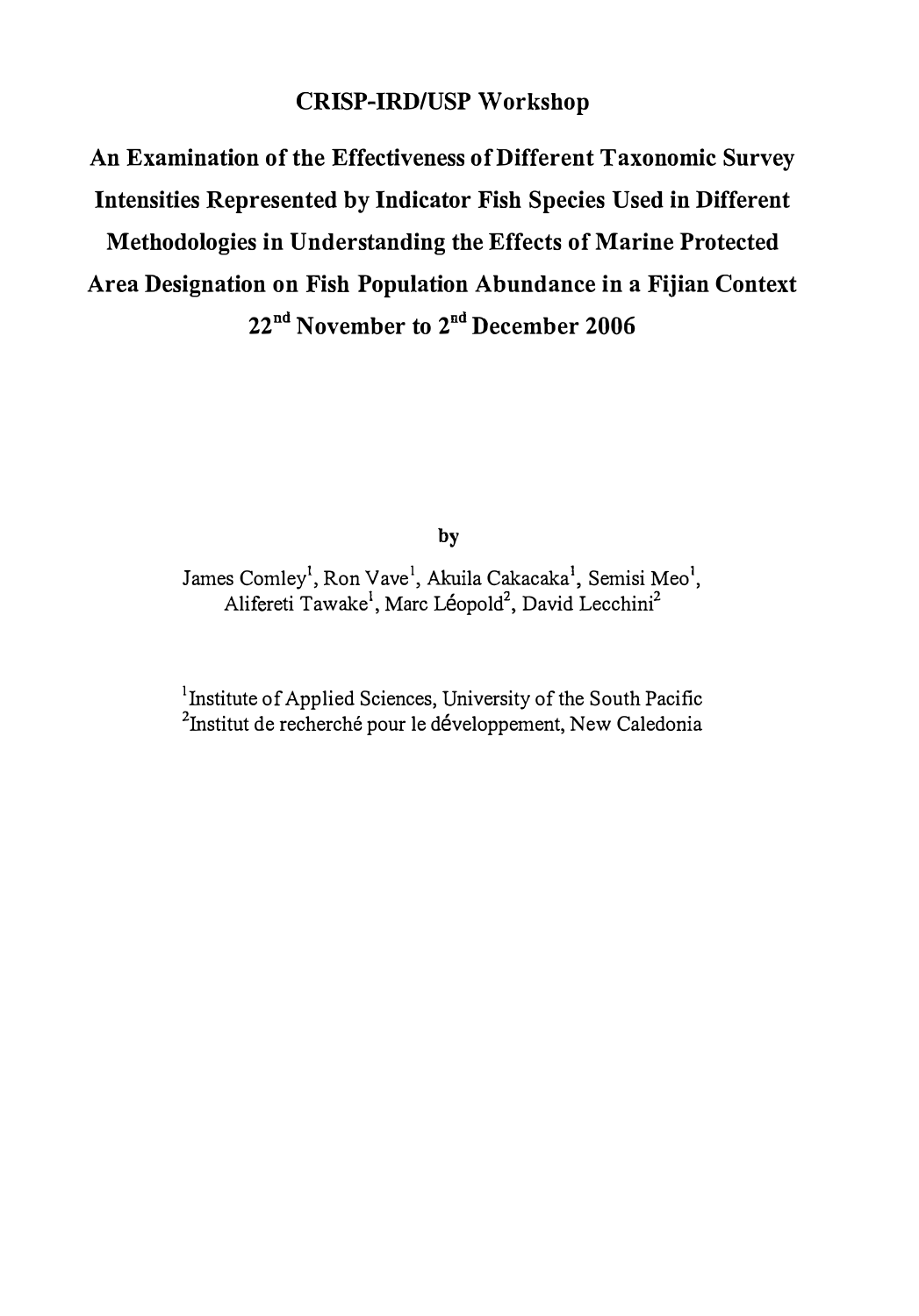#### Executive Summary

- This report presents data from the most comprehensive assessment undertaken on differing levels of ecological survey effort employed in Fiji.
- The four methods examined in order of increasing taxonomic complexity (number of variables or species observed) were FLMMA community monitoring, Reef Check<sup>t</sup>, Akuila Cakacaka's Masters thesis method<sup>†</sup> and that used by Coral Cay Conservation in Fiji<sup>t</sup>.
- All of these methods utilise a belt transect underwater visual census methodology with differing lengths of transects though for standardisation, all were set at 20m long by 5m wide by 5m high in this investigation.
- All methods employed a target species list.
- Of these target species lists, only the FLMMA methodology observed individuals from all of its target taxa; the other methodologies observed only 67, 70 and 59% of the species included on the target species list for the 'Reef Check method', 'Akuila's method' and the 'Coral Cay method' respectively.
- All five of the FLMMA variables (species) displayed significant differences between harvested and MPA sites with all being results being significant above the 99% confidence intervals.
- Only butterfly fish populations recorded by the 'Reef Check method' displayed significant differences. All six other encountered 'Reef Check' variables did not show significant differences between MPA and harvested samples.
- Four out of the fifty-seven observed species recorded using 'Akuila's method' showed significant differences between MPA and harvested samples, with one (Chaetodon rafflesi) being highly significantly different (99% Confidence Interval).
- Eight out of the eighty six observed species recorded using the 'Coral Cay method' showed significant differences, with five of these variables being highly significantly different (99% Confidence Interval)
- Only the FLMMA and 'Coral Cay method' exhibited significant differences between MP A and harvested samples when a multivariate analysis was undertaken to examine differences in the entire population across all the variables surveyed.
- Reducing the taxonomic resolution of the data collected using the 'Akuila's method' to Family level increased the power of this method to detect differences between MPA and harvested area data sets using both univariate and multivariate analysis techniques.
- In terms of explain the highest percentage of the differences between MPA and harvested site fish communities, Parrotfish and Emperors were the two most important taxa observed in the FLMMA method.
- Damselfish and the Wrasse family were the two most important taxa observed in the 'Coral Cay method' for describing the dissimilarity between MP A and harvested data sets.
- This study was isolated to only one geographic area and one coral reef habitat class and examined only one measure of MPA effectiveness. Additional studies will be needed to form a more Fiji-wide understanding of techniques to assess MPA effectiveness.
- This study, however, suggests that the use of an extensive indicator species list representing a high taxonomic complexity for assessing the effectiveness ofMPAs may be less effective that a shorter list that has been selected by community members at a lower taxonomic resolution. Possible reasons for this include the infrequent observation of many target species in the more complex method and the consequent problems this creates in statistical analysis.

<sup>&</sup>lt;sup> $\dagger$ </sup>Note that when reference is made to individual methods, these represent the target species or indicator lists used by each method only and are not intended to be a comparison of the method itself. Changes have been made to the prescribed method in tenns of transect length, survey depth and replicate positioning. Accordingly, hereinafter in this document, all method names are given in inverted commas.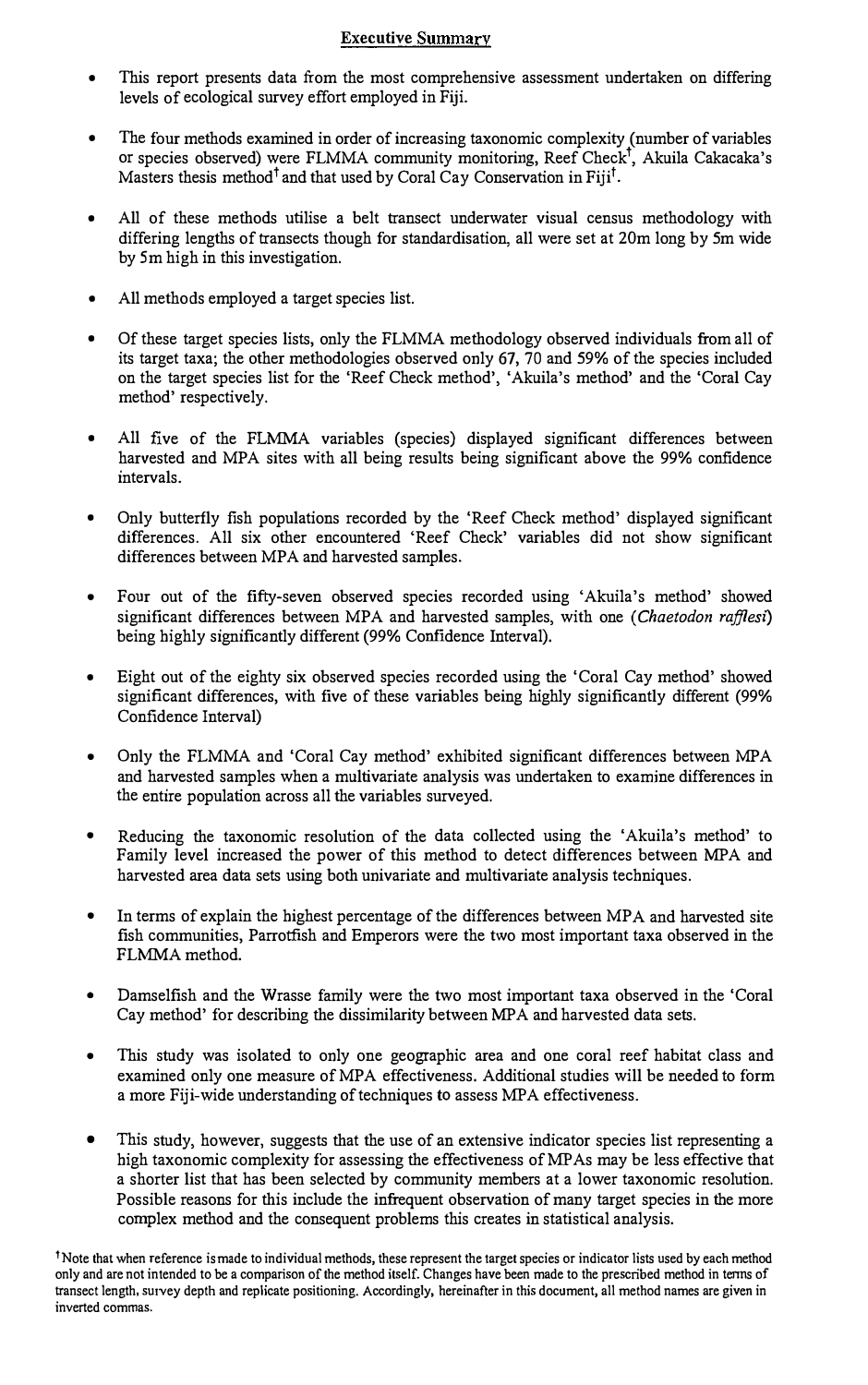### **Introduction**

The aims of the workshop conducted by CRISP-IRD with the scientific community represented by the University of the South Pacific conducted between the 22<sup>nd</sup> November and 2<sup>nd</sup> of December were as follows;

- To assess what survey techniques are used in Fiji by different partners
- To discuss the effectiveness of these
- To undertake basic training in marine life identification skills
- To undertake training in fish length estimates
- To make quantitative comparisons between different survey resolutions (community- scientific methodologies) to examine differences in MPA/ non-MP A benthic and fish community structure.
- To examine data analysis techniques that can be employed on various levels of data
- To identify areas of further capacity building needed amongst partners in Fiji.

#### Data collection

Twenty meter long transects were conducted both inside and outside of the Marine Protected Area at Muaivoso using each of the following target species or indicator lists (in increasing order of taxonomic complexity) used by the methods currently employed in Fiji for monitoring Marine Protected Area effectiveness.

- FLMMA community monitoring
- Reef  $Check<sup>†</sup>$
- Akuila Cakacakas' Master thesis research methodology<sup>t</sup>
- Coral Cay Conservation<sup>†</sup>

The following table represents the number of transects conducted for each methodology.

| Method            | MPA surveys | Harvested surveys | Total surveys |
|-------------------|-------------|-------------------|---------------|
| <b>FLMMA</b>      | 30          | 29                | 59            |
| 'Reef Check'      | 29          | 29                | 58            |
| 'Akuila's method' | 30          | 29                | 59            |
| 'Coral Cay'       | 30          | 29                | 59            |

The following figure provides a Geographic Information System output of the locations of starting points of both MPA and harvested site transects.

<sup>&</sup>lt;sup>†</sup> Note that when reference ismade to individual methods, these represent the target species or indicator lists used by each method only and are not intended to be a comparison of the method itself. Changes have been made to the prescnbed method in teryns of transect length, survey depth and replicate positioning. Accordingly, hereinafter in this document, all method names are given in inverted commas.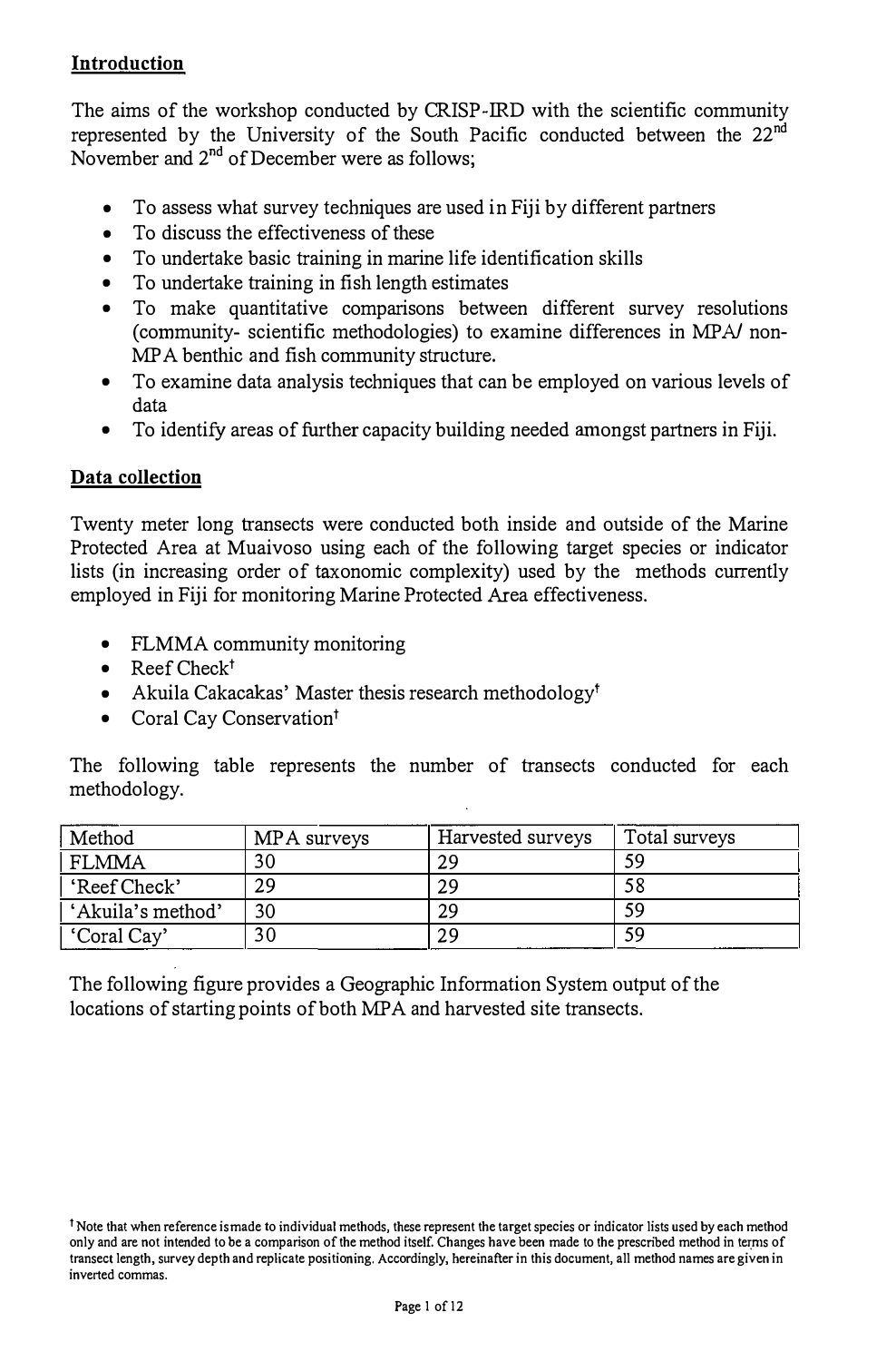

Figure 1. The location of both harvested and MPA survey sites conducted at Muaivoso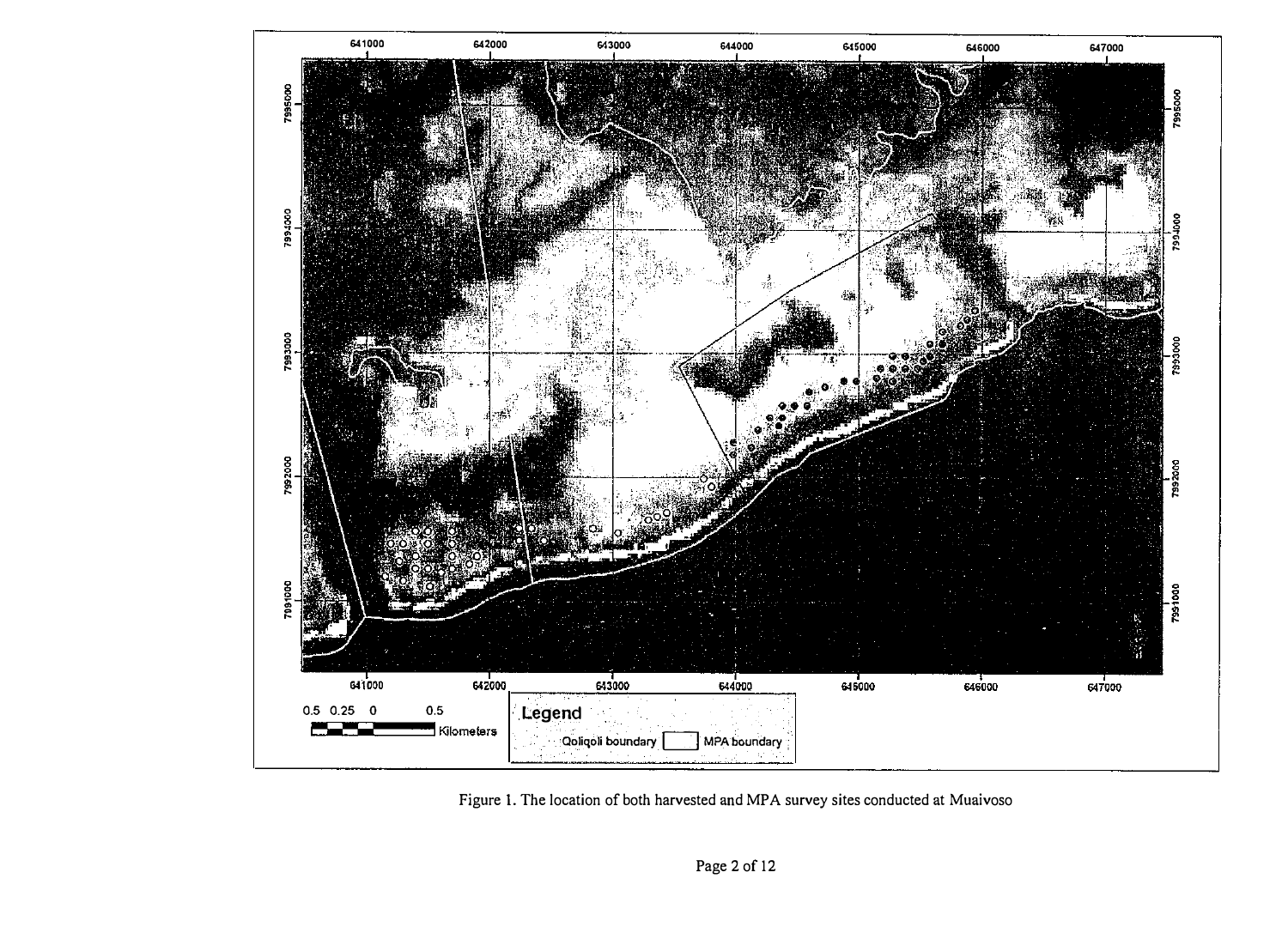## Results

#### Summary

Using the target species<sup>†</sup> list from each method which is appended to this report, the following number of target species from each list were encountered

| Method            | Number of target<br>species on list | Number of target<br>species<br>encountered | % of target species<br>list encountered |
|-------------------|-------------------------------------|--------------------------------------------|-----------------------------------------|
| <b>FLMMA</b>      |                                     |                                            | 100                                     |
| 'Reef Check'      |                                     |                                            |                                         |
| 'Akuila's method' |                                     |                                            |                                         |
| 'Coral Cay'       | 47                                  | 86                                         |                                         |

Both the number of species and sum of individuals from all species observed nsing each method both inside and outside the MPA is summarised below

|                   |            | MPA surveys |            | Harvested area surveys |
|-------------------|------------|-------------|------------|------------------------|
| Method            | No species |             | No species |                        |
|                   |            | individuals |            | individuals            |
| <b>FLMMA</b>      |            | 1331        |            | 463                    |
| 'Reef Check'      |            | 216         |            | 95                     |
| 'Akuila's method' | 49         | 735         |            | 492                    |
| 'Coral Cay'       |            | 2024        |            | 1204                   |

#### Univariate statistics

A note: To be able to perform a powerful parametric univariate statistical test such as an ANOVA test, two assumptions about the data set must be made. Firstly the data must approximate a normal distribution where the distribution of data around the calculated mean is symmetrical. Secondly, the data must have a variance that approximates equality between populations.

Tests on both the normality of the datasets and also the homogeneity of variance showed that across all of the methods there were no variables (species) that displayed either a normal distribution or equal variance. Full results from the Anderson-Darling (Normality) and Levene's (Equal variance) tests are given in appendix  $\Pi$  of this report.

According to these test statistics, the datasets are non-parametric and therefore whilst parametric tests such as one-way ANOVA and t-tests can be used, it is possible of encountering a type I error where the statistical test reveals there are statistical differences whereas in fact there are not differences.

Of the non-parametric tests that can be employed, the most powerful test that can be employed on non-normal data that does not have homogenous variance (as in the data collected here) is the Kruskal Wallis test.

<sup>†</sup> The word species as used in this context is used to mean a functional taxonomic grouping that may or may not correspond to an individual species according to Linnaean taxonomic classification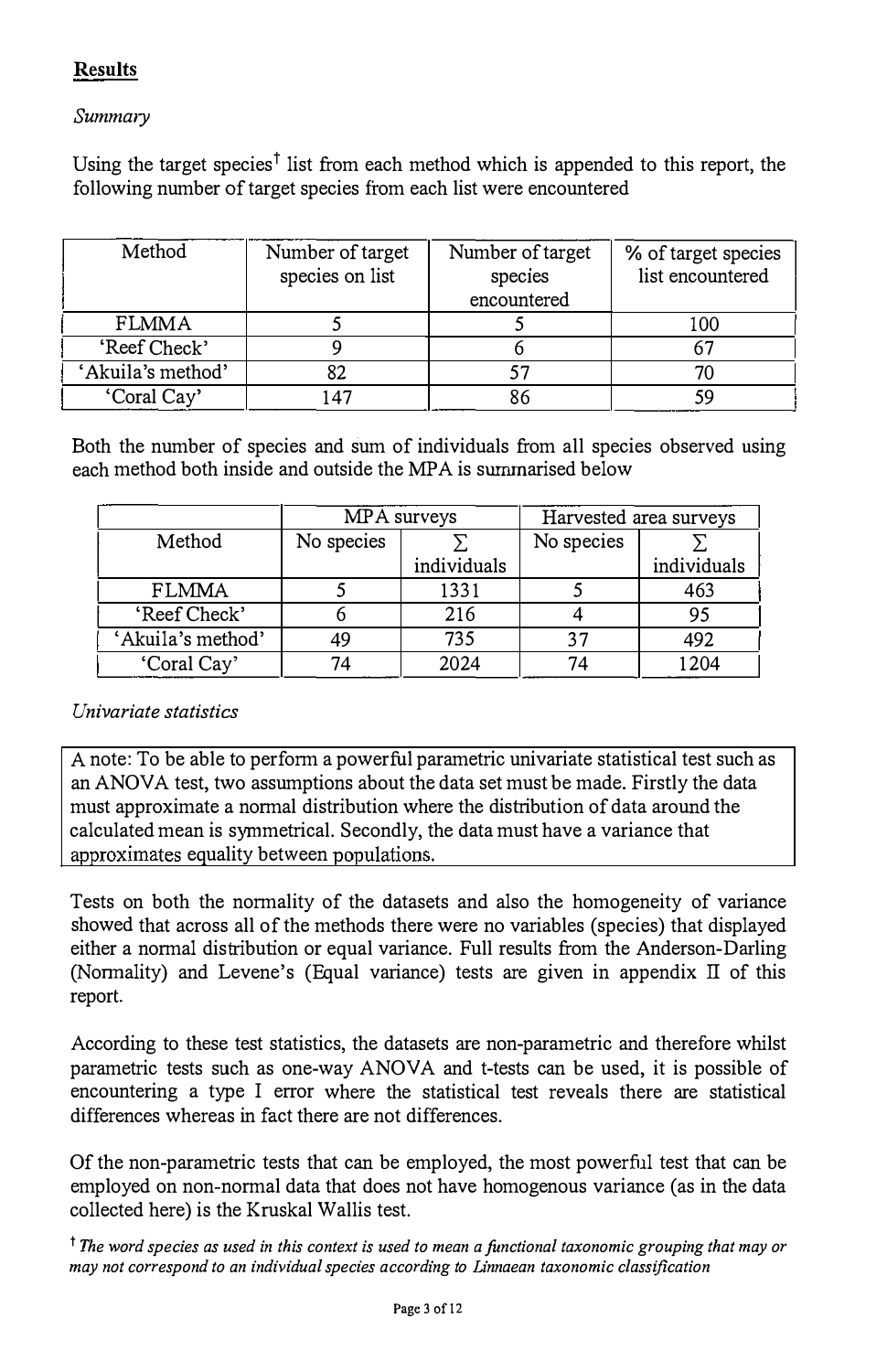A Kruskal Wallis test has been performed on each of the species recorded by each method in this workshop. The null hypothesis under test is that there is no significant difference between the median values calculated for the fish population observed inside the Marine Protected Area when compared to that of the fish populations in the harvested or non-protected area.

The following tables show the test results statistics (H and p-values) for each comparison. In the case of the methods that have a higher number of species, the top twenty most significantly and closest to significantly different species are presented. P-values followed by a double asterisk (\*\*) in the table shows that there is a significant difference between the MPA and harvested populations at a 99% confidence interval whilst those with a single asterisk indicate significant difference at the 95% confidence interval.

| connucileo intervar willist those with a shigle asterist indicate significant unference at<br>the 95% confidence interval. |       |           |      |           |         |       |            |         |  |
|----------------------------------------------------------------------------------------------------------------------------|-------|-----------|------|-----------|---------|-------|------------|---------|--|
|                                                                                                                            |       |           |      | Harvested |         |       | <b>MPA</b> |         |  |
| Variable                                                                                                                   | Н     | P         | Mean | SE Mean   | SD Mean | Mean  | SE Mean    | SD Mean |  |
| Emperor<br>(Kabatia)                                                                                                       | 16.30 | $0.000**$ | 1.79 | 0.65      | 3.50    | 12.86 | 2.70       | 14.55   |  |
| Grouper<br>(Kawakawa)                                                                                                      | 16.12 | $0.000**$ | 0.59 | 0.25      | 1.35    | 2.52  | 0.40       | 2.13    |  |
| Goatfish (Ose)                                                                                                             | 10.07 | $0.002**$ | 1.21 | 0.48      | 2.60    | 3.69  | 0.77       | 4.17    |  |
| Parrotfish<br>(Ulavi)                                                                                                      | 7.59  | $0.006**$ | 6.69 | 1.04      | 5.57    | 15.55 | 2.32       | 12.52   |  |
| Butterflyfish<br>(Tivitivi)                                                                                                | 7.20  | $0.007**$ | 5.69 | 1.40      | 7.54    | 10.38 | 1.53       | 8.26    |  |

The results of Kruskal Wallis tests on data recorded using the FLMMA methodology

|                             |      |          |      | Harvested |           |      | <b>MPA</b> |           |
|-----------------------------|------|----------|------|-----------|-----------|------|------------|-----------|
|                             |      |          |      | SE        | <b>SD</b> |      | SE         | <b>SD</b> |
| Variable                    | Η    | P        | Mean | Mean      | Mean      | Mean | Mean       | Mean      |
| Butterflyfish               |      |          |      |           |           |      |            |           |
| (Chaetodontidae)            | 5.48 | $0.019*$ | 2.70 | 0.40      | 2.05      | 5.52 | 0.82       | 4.28      |
| Other parrotfish (Scaridae) |      |          |      |           |           |      |            |           |
| only $>20$ cm               | 2.25 | 0.134    | 0.07 | 0.05      | 0.27      | 0.04 | 0.04       | 0.19      |
| Sweetlips (Haemulidae)      | 1.00 | 0.317    | 0.07 | 0.07      | 0.38      | 0.11 | 0.06       | 0.32      |
| Snapper (Lutjanidae)        | 0.87 | 0.350    | 0.67 | 0.24      | 1.27      | 1.48 | 0.45       | 2.33      |
| Grouper (Serranidae)        |      |          |      |           |           |      |            |           |
| only $>30$ cm               | 0.35 | 0.556    | 0.00 | 0.00      | 0.00      | 0.22 | 0.11       | 0.58      |
| Moray eel (Muraenidae)      | 0.19 | 0.659    | 0.00 | 0.00      | 0.00      | 0.04 | 0.04       | 0.19      |

The results of Kruskal Wallis tests on data recorded using the 'Reef Check methodology'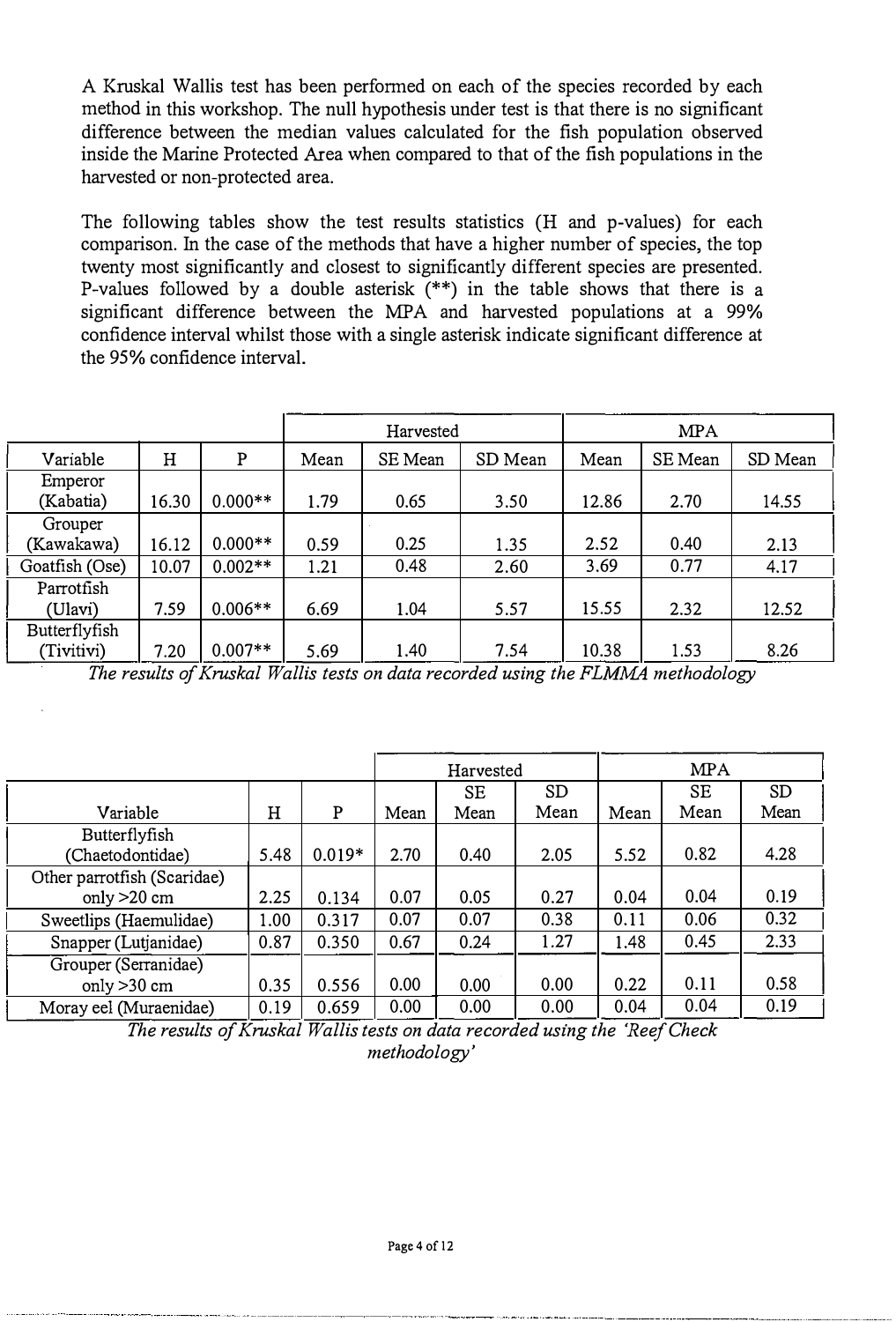|                         |      |              |      | Harvested |         | <b>MPA</b> |         |         |
|-------------------------|------|--------------|------|-----------|---------|------------|---------|---------|
| Variable                | H    | $\mathbf{P}$ | Mean | SE Mean   | SD Mean | Mean       | SE Mean | SD Mean |
| Chaetodon rafflesi      | 6.57 | $0.010**$    | 0.00 | 0.00      | 0.00    | 0.07       | 0.07    | 0.38    |
| Acanthurus triostegus   | 5.93 | $0.015*$     | 0.00 | 0.00      | 0.00    | 0.04       | 0.04    | 0.19    |
| Epinephelus merra       | 5.62 | $0.018*$     | 0.00 | 0.00      | 0.00    | 0.18       | 0.10    | 0.55    |
| Chaetodon vagabundus    | 4.08 | $0.043*$     | 0.04 | 0.04      | 0.19    | 0.00       | 0.00    | 0.00    |
| Scarus chamelon         | 3.51 | 0.061        | 0.32 | 0.22      | 1.19    | 0.29       | 0.14    | 0.76    |
| Epinephelus hexagonatus | 3.11 | 0.078        | 0.00 | 0.00      | 0.00    | 0.21       | 0.16    | 0.83    |
| Lethrinus atkinsoni     | 3.11 | 0.078        | 0.39 | 0.19      | 0.99    | 1.00       | 0.26    | 1.39    |
| Lutjanus fulvus         | 3.11 | 0.078        | 0.00 | 0.00      | 0.00    | 0.29       | 0.18    | 0.94    |
| Leptoscarus vaganiensis | 2.18 | 0.140        | 0.18 | 0.10      | 0.55    | 0.21       | 0.12    | 0.63    |
| Balistapus undulatus    | 2.04 | 0.154        | 1.50 | 0.43      | 2.29    | 3.07       | 0.59    | 3.11    |
| Centropyge flavissimus  | 2.04 | 0.154        | 0.75 | 0.22      | 1.17    | 1.50       | 0.29    | 1.55    |
| Chaetodon flavissimus   | 2.04 | 0.154        | 2.79 | 0.42      | 2.20    | 2.57       | 0.30    | 1.57    |
| Pomacanthus imperator   | 2.04 | 0.154        | 0.11 | 0.08      | 0.42    | 0.25       | 0.12    | 0.65    |
| Parupeneus indicus      | 1.98 | 0.159        | 0.00 | 0.00      | 0.00    | 0.07       | 0.05    | 0.26    |
| Parupeneus barberinus   | 1.37 | 0.242        | 0.21 | 0.09      | 0.50    | 0.29       | 0.12    | 0.66    |
| Lethrinus harak         | 1.06 | 0.303        | 0.00 | 0.00      | 0.00    | 0.25       | 0.16    | 0.84    |
| Rhinecathus aculeatus   | 1.04 | 0.307        | 0.00 | 0.00      | 0.00    | 0.04       | 0.04    | 0.19    |
| Acanthurus maculiceps   | 1.00 | 0.317        | 0.11 | 0.08      | 0.42    | 0.04       | 0.04    | 0.19    |
| Acanthurus nigricaudus  | 1.00 | 0.317        | 0.11 | 0.11      | 0.57    | 0.00       | 0.00    | 0.00    |
| Acanthurus scopas       | 1.00 | 0.317        | 0.07 | 0.07      | 0.38    | 0.00       | 0.00    | 0.00    |

The results of Kruskal Wallis tests on data recorded using 'Akuila 's methodology'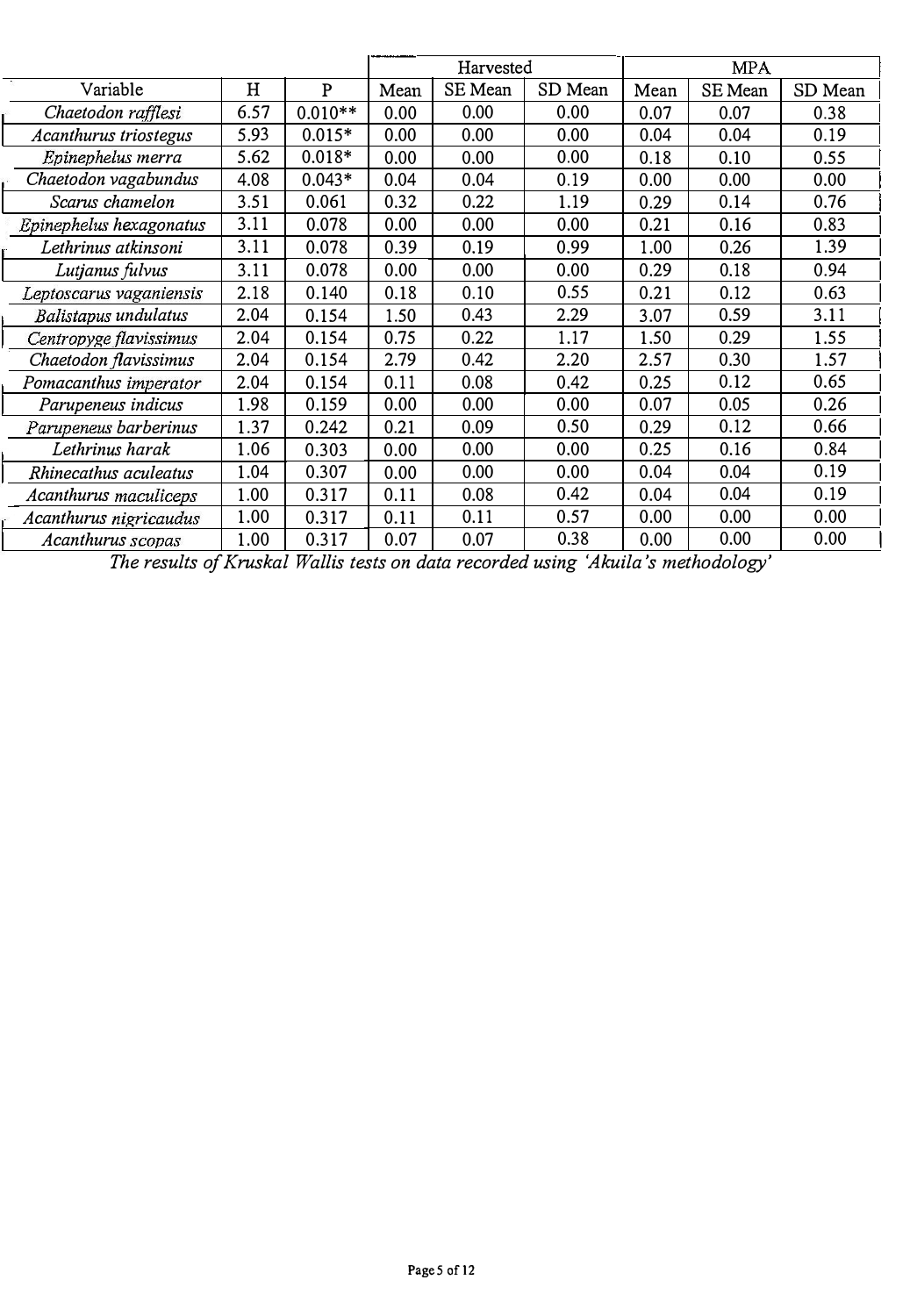|                         |       |              | Harvested |         |         | <b>MPA</b> |         |         |
|-------------------------|-------|--------------|-----------|---------|---------|------------|---------|---------|
| Variable                | H     | $\mathbf{P}$ | Mean      | SE Mean | SD Mean | Mean       | SE Mean | SD Mean |
| Honeycomb               |       |              |           |         |         |            |         |         |
| Grouper sp.             | 10.39 | $0.001**$    | 0.14      | 0.07    | 0.35    | 0.86       | 0.20    | 1.09    |
| Humbug dascyllus        | 10.37 | $0.001**$    | 0.00      | 0.00    | 0.00    | 5.07       | 2.39    | 12.86   |
| Emperor                 | 9.96  | $0.002**$    | 0.24      | 0.11    | 0.58    | 1.66       | 0.45    | 2.44    |
| Butterflyfish           | 13.65 | $0.001**$    | 1.55      | 0.39    | 2.08    | 4.93       | 0.94    | 5.04    |
| Convict                 |       |              |           |         |         |            |         |         |
| Surgeonfish             | 7.04  | $0.008**$    | 0.83      | 0.25    | 1.36    | 2.00       | 0.36    | 1.93    |
| Vagabond                |       |              |           |         |         |            |         |         |
| Butterflyfish           | 6.13  | $0.013*$     | 0.41      | 0.16    | 0.87    | 1.14       | 0.23    | 1.25    |
| Multibarred             |       |              |           |         |         |            |         |         |
| Goatfish                | 5.38  | $0.02*$      | 0.00      | 0.00    | 0.00    | 0.17       | 0.07    | 0.38    |
| Goatfish                | 3.86  | $0.047*$     | 0.21      | 0.09    | 0.49    | 0.48       | 0.12    | 0.63    |
| Threespot dascyllus     | 3.8   | 0.051        | 0.62      | 0.37    | 1.99    | 1.28       | 0.41    | 2.19    |
| Damselfish              | 3.25  | 0.071        | 11.55     | 3.47    | 18.70   | 20.62      | 4.77    | 25.67   |
| <b>Brownbarred Goby</b> | 3.11  | 0.078        | 0.10      | 0.06    | 0.31    | 0.00       | 0.00    | 0.00    |
| Blue-Green              |       |              |           |         |         |            |         |         |
| Chromis                 | 3.01  | 0.083        | 0.62      | 0.29    | 1.57    | 0.07       | 0.07    | 0.37    |
| Grouper                 | 2.92  | 0.087        | 0.03      | 0.03    | 0.19    | 0.17       | 0.07    | 0.38    |
| Blue-devil              |       |              |           |         |         |            |         |         |
| Damselfish              | 2.88  | 0.09         | 4.17      | 2.24    | 12.04   | 6.41       | 1.76    | 9.45    |
| Redfin                  |       |              |           |         |         |            |         |         |
| Butterflyfish           | 2.86  | 0.091        | 0.07      | 0.07    | 0.37    | 0.31       | 0.14    | 0.76    |
| Halfmoon                |       |              |           |         |         |            |         |         |
| Triggerfish             | 2.67  | 0.102        | 0.17      | 0.07    | 0.38    | 0.10       | 0.10    | 0.56    |
| Ringtail                |       |              |           |         |         |            |         |         |
| Surgeonfish             | 2.67  | 0.102        | 0.17      | 0.17    | 0.93    | 0.38       | 0.17    | 0.90    |
| Half-and-half           |       |              |           |         |         |            |         |         |
| Goatfish                | 2.12  | 0.146        | 0.10      | 0.08    | 0.41    | 0.24       | 0.09    | 0.51    |
| Dusky Damselfish        | 2.04  | 0.154        | 0.07      | 0.05    | 0.26    | 0.00       | 0.00    | 0.00    |
| Porcupine               | 2.04  | 0.154        | 0.00      | 0.00    | 0.00    | 0.07       | 0.05    | 0.26    |

The results of Kruskal Wallis tests on data recorded using the 'Coral Cay methodology'

In order to assess if reducing the taxonomic resolution on one of the more complicated methodologies would result in a return to increased differences between MPA and harvested sites, the data collected using Akuila's method was modified. Each of the target species recorded were converted to Family level differentiation.

The following table represents the result of a Kruskal-Wallis test conducted to examining potential significant differences between the abundances of fish Families in MPA and harvested data sets.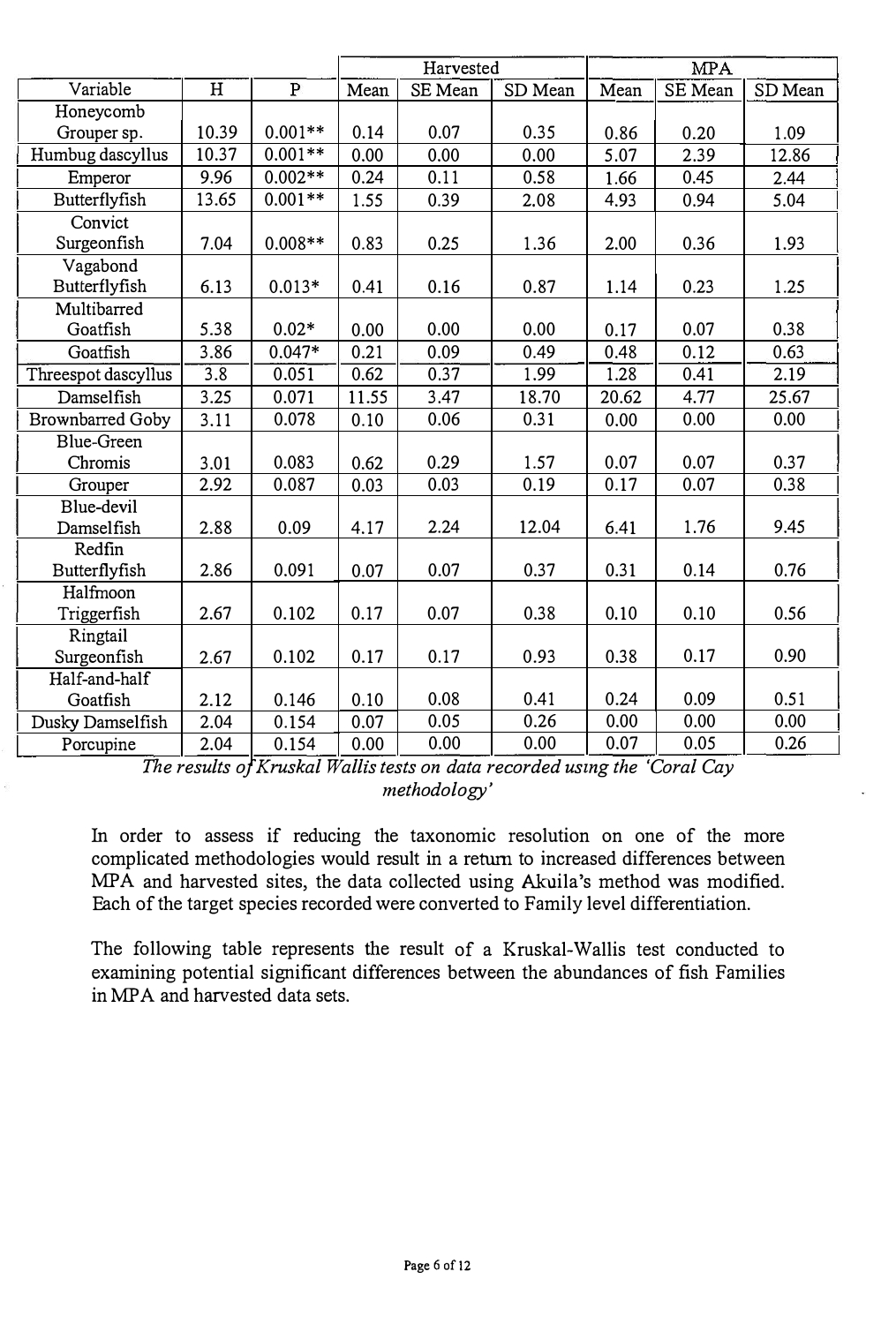| Variable       | H    | ${\bf P}$ | Mean      | SE Mean   | SD Mean   | Mean       | SE Mean    | SD Mean    |
|----------------|------|-----------|-----------|-----------|-----------|------------|------------|------------|
|                |      |           | Harvested | Harvested | Harvested | <b>MPA</b> | <b>MPA</b> | <b>MPA</b> |
| Serranidae     | 7.30 | $0.007**$ | 0.39      | 0.19      | 0.99      | 1.21       | 0.27       | 1.45       |
| Scaridae       | 4.67 | $0.031*$  | 1.36      | 0.67      | 3.56      | 3.04       | 1.18       | 6.27       |
| Chaetodontidae | 5.35 | $0.037*$  | 3.93      | 0.53      | 2.80      | 5.64       | 0.67       | 3.53       |
| Mullidae       | 1.07 | $0.048*$  | 0.86      | 0.32      | 1.72      | 0.64       | 0.19       | 1.03       |
| Pomacanthidae  | 3.11 | 0.078     | 0.00      | 0.00      | 0.00      | 0.29       | 0.18       | 0.94       |
| Acanthuridae   | 2.65 | 0.104     | 2.96      | 0.80      | 4.21      | 5.00       | 1.23       | 6.49       |
| Lethrinidae    | 2.02 | 0.156     | 1.54      | 0.65      | 3.43      | 2.68       | 0.84       | 4.42       |
| Haemulidae     | 1.00 | 0.317     | 0.00      | 0.00      | 0.00      | 0.04       | 0.04       | 0.19       |
| Lutjanidae     | 0.70 | 0.404     | 0.18      | 0.10      | 0.55      | 0.46       | 0.22       | 1.17       |
| Balistidae     | 0.56 | 0.453     | 0.82      | 0.24      | 1.25      | 0.54       | 0.20       | 1.07       |
| Nemipteridae   | 0.13 | 0.721     | 0.46      | 0.31      | 1.67      | 0.43       | 0.21       | 1.10       |
| Siganidae      | 0.02 | 0.877     | 3.36      | 1.10      | 5.84      | 1.89       | 0.50       | 2.64       |
| Labridae       | 0.01 | 0.914     | 2.93      | 0.58      | 3.09      | 3.71       | 0.75       | 3.98       |

The results of Kruskal Wallis tests on data recorded using 'Akuila 's methodology' and then subsequently degraded to Family level.

The following table summarises the univariate analysis performed on the data. The relative power of each method is demonstrated by the percentage of target variables that were found to be both 99% and 95% statistically different between MPA and harvested data sets.

| Method                      | No. of<br>species on   | % target<br>species list | % target species list<br>highly significant (99% | % target<br>species list           |
|-----------------------------|------------------------|--------------------------|--------------------------------------------------|------------------------------------|
|                             | target<br>species list | encountered              | CŊ                                               | significant<br>$(95\% \text{ CI})$ |
| <b>FLMMA</b>                |                        | 100                      | 100                                              | 100                                |
| 'Reef Check'                | 9                      | 67                       | O                                                | 11                                 |
| 'Akuila's<br>method'        | 82                     | 70                       |                                                  | 5                                  |
| 'Coral Cay'                 | 147                    | 59                       |                                                  |                                    |
| 'Akuila's Family-<br>level' | N/a                    | N/a                      |                                                  | 31                                 |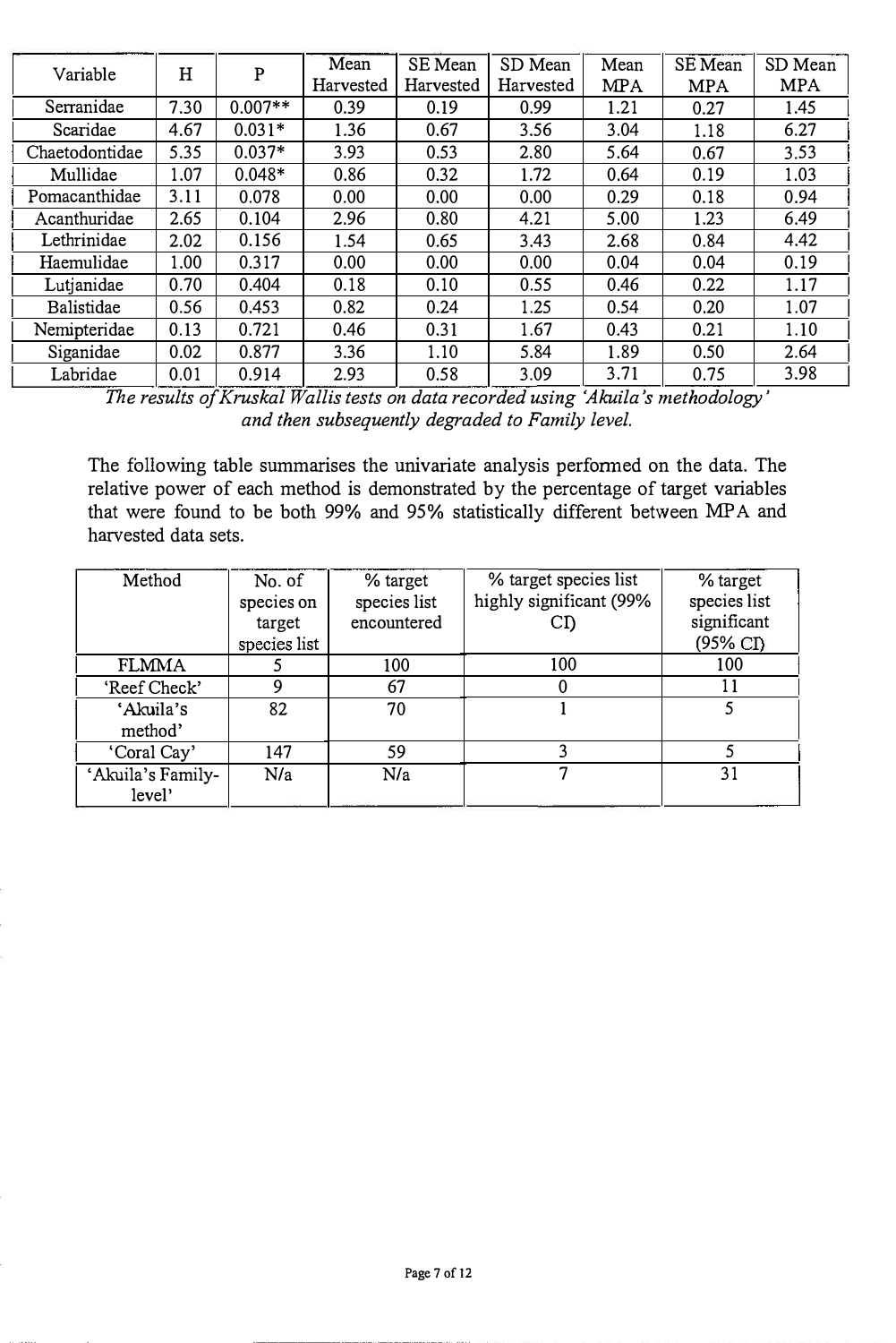#### Multivariate statistics

Jn addition to the univariate Kruskal Wallis test that were performed, multivariate analyses of similarity tests (ANOSIM) were also performed. These tests conducted in the Plymouth Routines in Multivariate Ecological Research (PRIMER) package take data pooled from all of the variables (species) from transects inside the MPA and compare them against the data from the harvested (non-MPA) area.

This form of multivariate test is distribution-independent and does not make assumptions of the data being normally distributed or having homogenous variance.

The following table shows the Global R test values and their associated probabilities. P-values followed by a double asterisk (\*\*) in the table shows that there is a significant difference between the MPA and harvested populations at a 99% confidence interval whilst those with a single asterisk indicate significant difference at the 95% confidence interval. In addition, the simplified version of 'Akuila's method' with target species reduced to target Families was also analysed.

| Method            | Global R | P-value   |
|-------------------|----------|-----------|
| <b>FLMMA</b>      | 0.176    | $0.001**$ |
| 'Reef Check'      | 0.044    | 0.107     |
| 'Akuila's method' | 0.032    | 0.086     |
| 'Coral Cay'       | 0.051    | $0.024*$  |
| 'Akuila's Family- | 0.073    | $0.039*$  |
| level'            |          |           |

Using the multivariate package used to undertake the ANOSIM analysis, it is also possible to examine which variables (species) contribute the most to the differences (and similarities) between the data sets collected from the MPA and harvested samples.

In the following table, the top eight species that contribute most to the differences between MPA and harvested datasets are outlined together with their mean abundances, average dissimilarities, the dissimilarity divided by the Standard Deviations around the mean values and most importantly the contribution each variable makes towards the overall differences between MPA and harvested data sets.

Whilst a table is presented for each methodology, it should be stressed that as there is only a proven statistical difference between the FLMMA, 'Coral Cay' and 'Akuila's' Family level data sets, the results for the other data sets are intended to be exploratory only.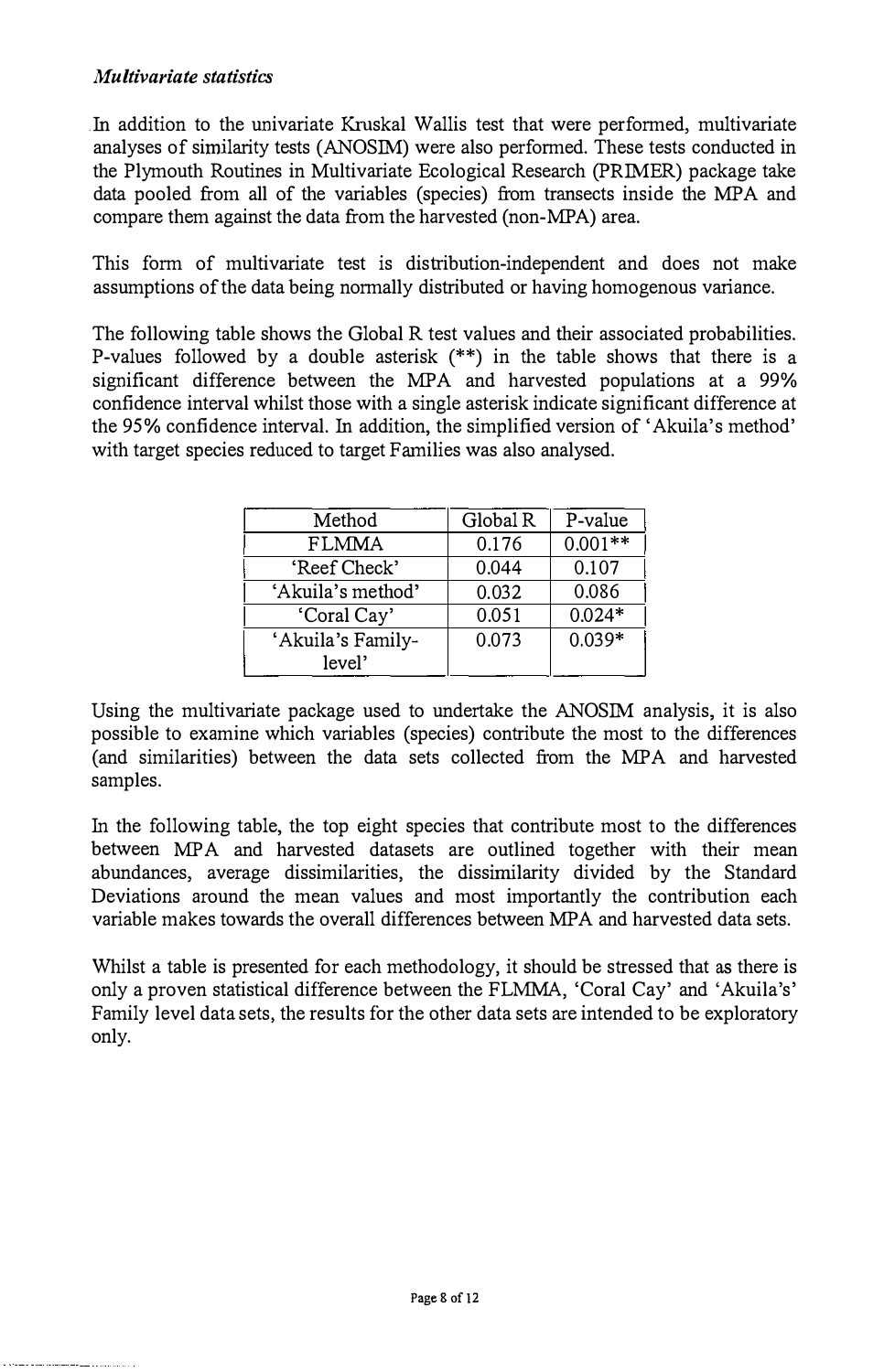| (MPA)<br>Parrotfish (Ulavi)<br>6.7<br>15.6<br>21.4<br>1.3<br>$\overline{1.8}$<br>12.9<br>18.4<br>1.1<br>Emperor (Kabatia)<br><b>FLMMA</b><br>5.7<br>10.4<br>16.2<br>Butterflyfish (Tivitivi)<br>1.2<br>3.7<br>5.7<br>Goatfish (Ose)<br>1.2<br>1.1<br>3.7<br>5.7<br>30.1<br>1.7<br>Butterflyfish<br>$\overline{1.5}$<br>'Reef Check'<br>0.9<br>13.2<br>Other parrotfish<br>1.0<br>$\overline{0.1}$<br>0.1<br>2.1<br>0.3<br>Moray Eel | dissimilarity (%)<br>32.4 |
|-------------------------------------------------------------------------------------------------------------------------------------------------------------------------------------------------------------------------------------------------------------------------------------------------------------------------------------------------------------------------------------------------------------------------------------|---------------------------|
|                                                                                                                                                                                                                                                                                                                                                                                                                                     |                           |
|                                                                                                                                                                                                                                                                                                                                                                                                                                     |                           |
|                                                                                                                                                                                                                                                                                                                                                                                                                                     | $\overline{27.9}$         |
|                                                                                                                                                                                                                                                                                                                                                                                                                                     | 24.5                      |
|                                                                                                                                                                                                                                                                                                                                                                                                                                     | 8.5                       |
|                                                                                                                                                                                                                                                                                                                                                                                                                                     | 62.2                      |
|                                                                                                                                                                                                                                                                                                                                                                                                                                     | 27.3                      |
|                                                                                                                                                                                                                                                                                                                                                                                                                                     | 4.4                       |
| Damselfish<br>'Coral Cay'<br>11.6<br>20.6<br>18.1<br>1.3                                                                                                                                                                                                                                                                                                                                                                            | 22.2                      |
| 4.9<br>6.7<br>$\overline{7.1}$<br>$\overline{\text{W}}$ rasse<br>1.1                                                                                                                                                                                                                                                                                                                                                                | 8.8                       |
| 6.4<br>Blue devil<br>4.2<br>6.5<br>0.8                                                                                                                                                                                                                                                                                                                                                                                              | 8.0                       |
| 0.0<br>$\overline{5.1}$<br>0.5<br>4.2<br>Humbug dascyllus                                                                                                                                                                                                                                                                                                                                                                           | $\overline{5.2}$          |
| 1.8<br>3.9<br>2.9<br>0.6<br>Parrot Fish                                                                                                                                                                                                                                                                                                                                                                                             | 3.6                       |
| $\overline{0.8}$<br>$\overline{2.0}$<br>2.7<br>0.8<br>Convict                                                                                                                                                                                                                                                                                                                                                                       | $\overline{3.3}$          |
| 0.7<br>2.6<br>2.3<br>0.9<br>Butterflyfish                                                                                                                                                                                                                                                                                                                                                                                           | 2.9                       |
| 0.2<br>1.7<br>2.3<br>0.6<br>Emperor                                                                                                                                                                                                                                                                                                                                                                                                 | 2.8                       |
| Chlorurus sordidus<br>2.6<br>3.0<br>8.9<br>1.0<br>'Akuila's                                                                                                                                                                                                                                                                                                                                                                         | 11.8                      |
| $\overline{3.1}$<br>1.8<br>8.4<br>0.7<br>method'<br>Siganus spinus                                                                                                                                                                                                                                                                                                                                                                  | $\overline{11.1}$         |
| 1.5<br>3.1<br>7.6<br>1.2<br>Acanthurus triostegus                                                                                                                                                                                                                                                                                                                                                                                   | $\overline{10.0}$         |
| 1.2<br>1.7<br>6.0<br>0.6<br>Leptoscarus vaganiensis                                                                                                                                                                                                                                                                                                                                                                                 | 8.0                       |
| 2.8<br>5.8<br>0.9<br>2.6<br>Chaetodon citrinellus                                                                                                                                                                                                                                                                                                                                                                                   | 7.7                       |
| 0.5<br>1.6<br>0.6<br>4.0<br>Lethrinus harak                                                                                                                                                                                                                                                                                                                                                                                         | $\overline{5.3}$          |
| $\overline{3.9}$<br>$\overline{0.8}$<br>$\overline{0.9}$<br>1.5<br>Chaetodon vagabundus                                                                                                                                                                                                                                                                                                                                             | $\overline{5.2}$          |
| 0.9<br>1.3<br>3.5<br>0.6<br>Ctenochaetus striatus                                                                                                                                                                                                                                                                                                                                                                                   | 4.6                       |
| 'Akuila's<br>3.0<br>5.0<br>10.7<br>1.2<br>Acanthuridae                                                                                                                                                                                                                                                                                                                                                                              | 16.1                      |
| 1.1<br>$\overline{3.9}$<br>5.6<br>10.5<br>Chaetodontidae<br>Family level'                                                                                                                                                                                                                                                                                                                                                           | 15.9                      |
| 1.1<br>2.9<br>3.7<br>9.8<br>Labridae                                                                                                                                                                                                                                                                                                                                                                                                | 14.8                      |
| 8.7<br>3.4<br>1.9<br>0.8<br>Siganidae                                                                                                                                                                                                                                                                                                                                                                                               | 13.2                      |
| 1.4<br>3.0<br>8.4<br>0.7<br>Scaridae                                                                                                                                                                                                                                                                                                                                                                                                | 12.7                      |
| 2.7<br>6.8<br>1.5<br>0.8<br>Lethrinidae                                                                                                                                                                                                                                                                                                                                                                                             | 10.3                      |
| 1.2<br>3.3<br>0.4<br>0.9<br>Serranidae                                                                                                                                                                                                                                                                                                                                                                                              | 5.0                       |
| 0.8<br>0.8<br>0.5<br>2.5<br>Balistidae                                                                                                                                                                                                                                                                                                                                                                                              | 3.8                       |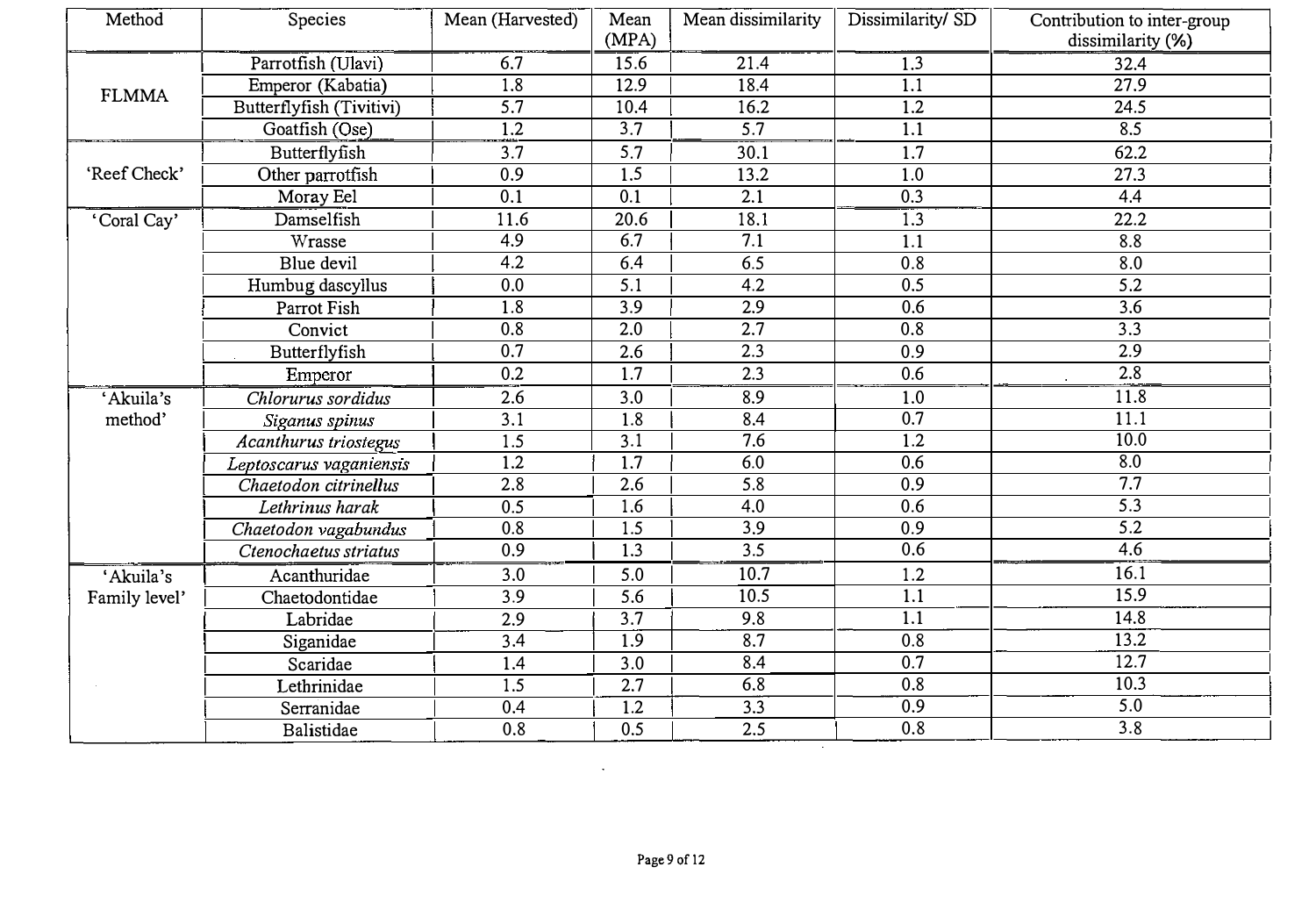#### **Discussion**

Of the methods and given the time investment needed to train observers on the survey techniques, the one that appears to have maximum return is the FLMMA method as this method is the only method in which all of the target taxa on the target list were observed in this investigation.

All of the methods show differences between both the species number and the total abundance of individuals across all species between MPA and harvested survey sites.

As is common with many ecological datasets, the data collected in this assessment were found not to possess a normal distribution. The datasets for each variable (species) examined across all the methodologies had a 'skewed distribution' with zero counts being by far the most commonly occurring.

Accordingly, the datasets were non-parametric and a Kruskal-Wallis formal test was conducted on each variable (species) from each method in turn to examine the magnitude and any significance of differences between observed populations inside and outside the Marine Protected Area.

The most successful method in terms of identifying significant differences between MPA and harvested survey sites was the FLMMA method. All five of the variables monitored in this method showed highly significant differences (99% C.I.).

The second most successful was the 'Coral Cay method' where eight of the monitored variables exhibited significant differences. Interestingly, the majority of these variables were not at the individual species level but instead were at either a higher taxonomic level or were at the Family level.

From the multivariate tests undertaken comparing the entire population across all variables between MPA and harvested data sets, only the FLMMA and 'Coral Cay method' showed significant differences.

To assess the viability of undertaking 'complex' surveys and then post-hoc reducing the complexity of the data analysed, data collected at species level using 'Akuila's method' which was then reduced to Family-level data was analysed. This analysis showed that by reducing the taxonomic resolution greatly increased the power of the methodology to detect differences in MP A and harvested population data using both uni and multivariate statistical methods.

There are a number of factors that may have contributed to the success in the FLMMA methodology demonstrating the effects of the establishment of the MPA in the Muaivoso site at which the surveys in this workshop were undertaken.

Firstly, when compared to all of the other methodologies, each of the target species in the FLMMA methodology were observed consistently. By contrast, many of the target species in the other methodologies were observed on the surveys infrequently. Accordingly, the standard deviations of the datasets for each of these variables were large and the consequent power of the statistical tests undertaken was greatly reduced.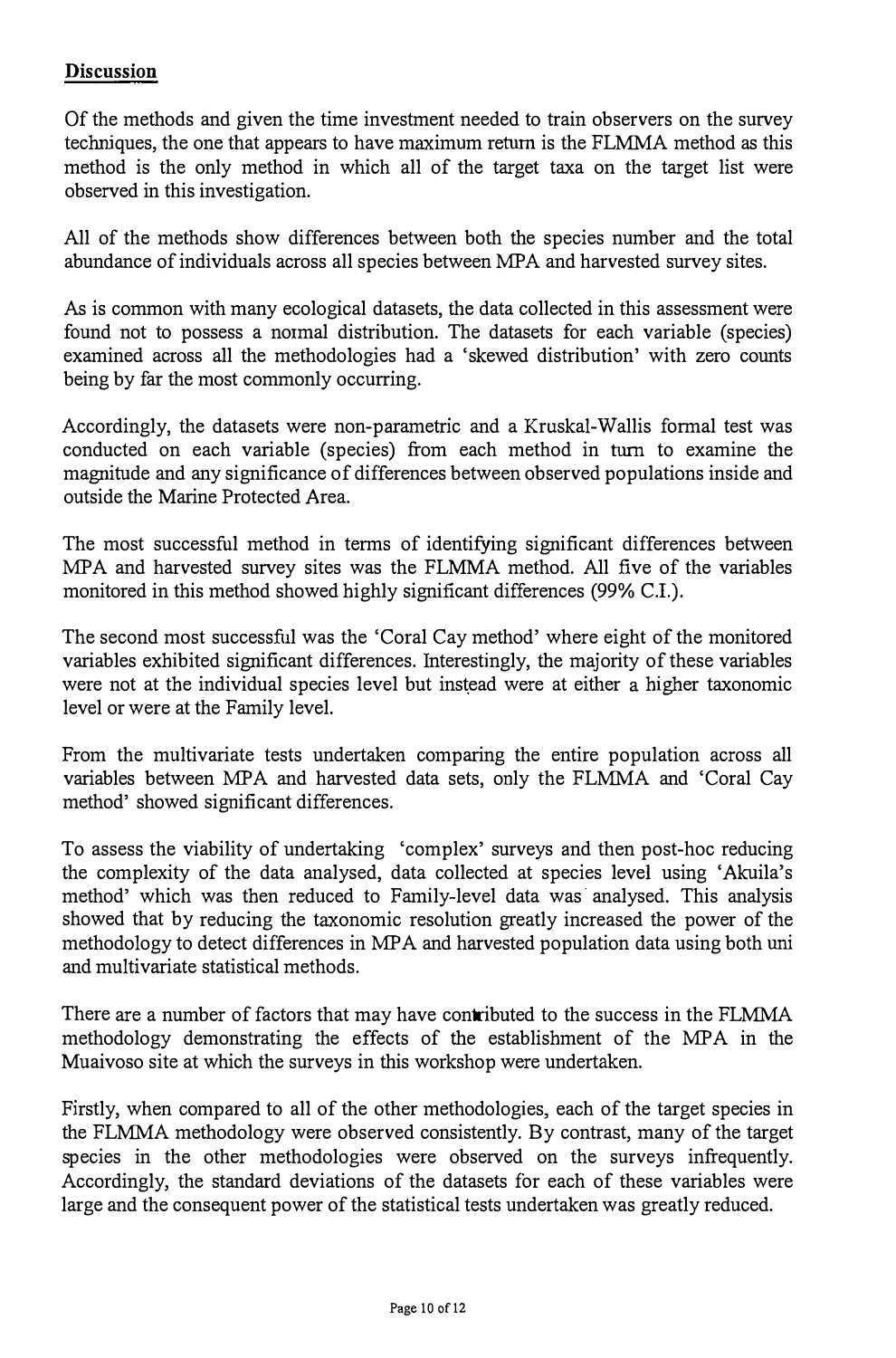Secondly, when undertaking the multivariate tests, all of the populations in both MPA and harvested samples except those observed using the FLMMA method comprised of many variables that each had only one or two individuals. This would have an effect of reducing the intra-group similarity thereby making it more difficult for the multivariate testing method to determine statistical differences in the inter-group dissimilarities.

Finally, the FLMMA method employed target species that were chosen by the local community who instigated the MPA. In turn, the community choose indicators to be species that were frequently harvested. This would have the effect of exacerbating the effect of the establishment of the MPA on the fish populations present.

This study was undertaken on the MPA and harvested area of the qoliqoli around Muaivoso. An attempt was made to minimise the impact of variables other than the MP A/harvest site variable. One of the greatest variables that was controlled for was the impact of different benthic habitat types. The survey sites in both the MPA and the harvested area were chosen to represent a lagoonal habitat with sand and patchy hard substrate.

Therefore, when concluding from the results of this study, it is important to realise that they are taken only from one habitat type in one locality in Fiji and it may be that in more diverse areas (such as on the reef slope) some of the more complex methodologies would be more appropriate.

#### **Conclusions**

- The data collected in this workshop and then its subsequent analysis have revealed that the most effective methodology for assessing the difference in fish population abundance between MPA and harvested areas is the FLMMA method.
- Indeed, the study has shown that some of the more complicated methodologies that include a greater number of target fish at a finer taxonomic level reduces the power of the datasets to be able to show significant differences between MPA and harvested fish populations
- This study is based on one site only- the goligoli affront of Muaivoso. It is also based on only one habitat type- the habitat lagoonal habitat immediately behind the flat reef crest platform. Therefore the results of this study should be taken as being site and habitat specific. As discussed, the findings of this study may not be as relevant in other geographic areas in Fiji and in different reef habitats.
- Finally, this investigation has examined the impact of the establishment of an MPA on the abundance of the fish populations. This is only one possible component of the measure of success of an MPA. Factors such as fish population diversity and biomass were not examined in this investigation and in order to examine these success indicators, different methodologies would be required and would in tum have their own levels of successfulness and efficiency in detecting effects.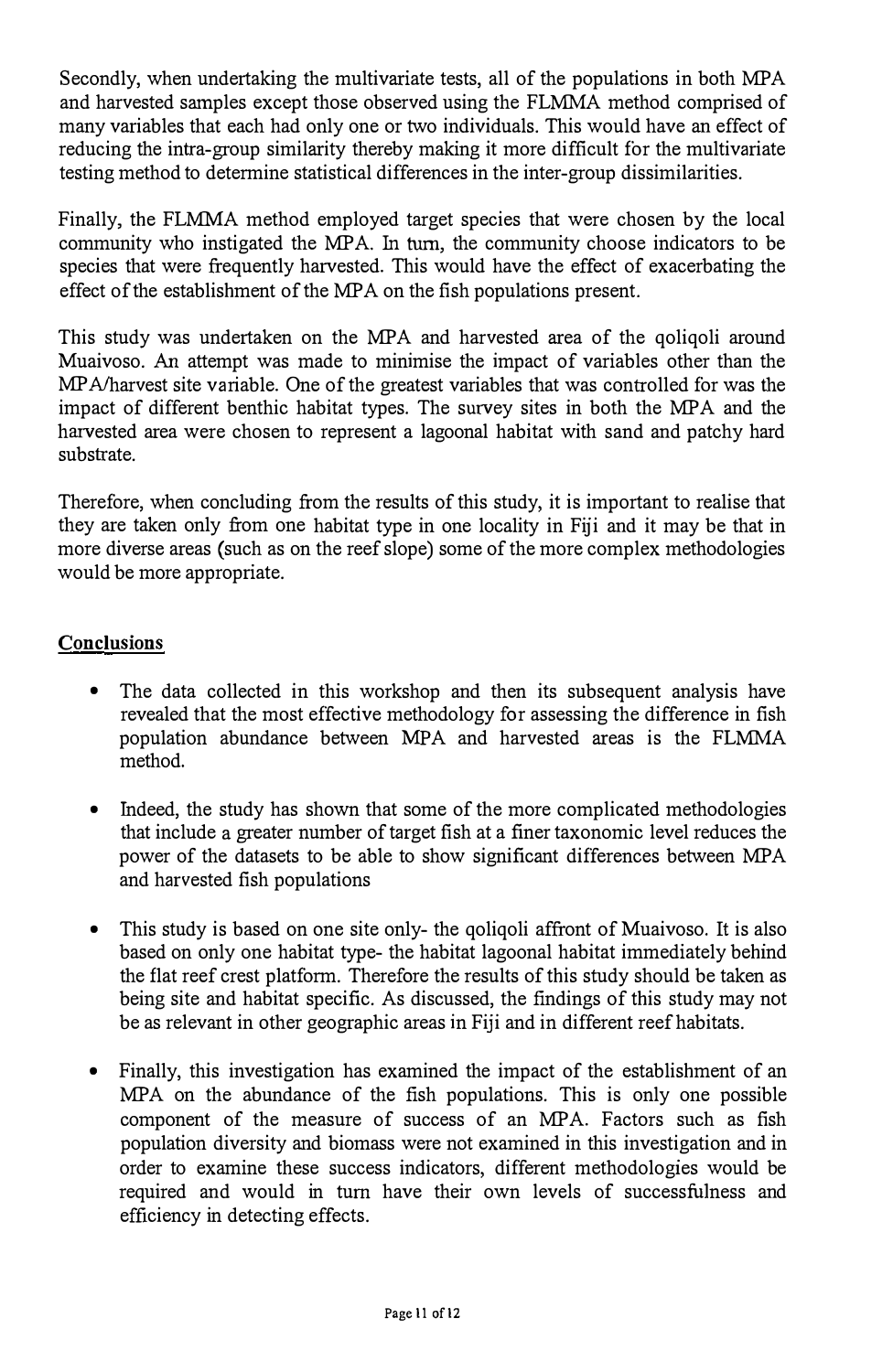#### Plans for future work

Following a debriefing and discussion session held at the University of the South Pacific on the 8<sup>th</sup> of January 2007, it was decided that a number of options for follow-up work would be discussed.

These plans include the following;

- To include an estimate of biomass in some of the methods trialled in this investigation. As discussed in this document, the surveys conducted thus far examine only one component of MPA effectiveness; the overall abundance of fish populations. In order to combine biomass estimates into a further survey programme would necessitate a training and validation session on fish-length estimates being conducted for the partners involved in the study.
- To examine this range of methodologies over different coral reef habitat types. As discussed, the results of this study are applicable to one specific habitat type. If this were to be undertaken, it would be essential to examine the habitat distribution in the proposed study area to ensure that habitat types both inside and outside the MPA be directly comparable allowing any difference in fish populations to be attributed to the presence of an MPA.
- To integrate the findings of this study with the work currently being undertaken by post-graduate students enrolled at USP
- To replicate the aims of this survey at sites along the Coral Coast.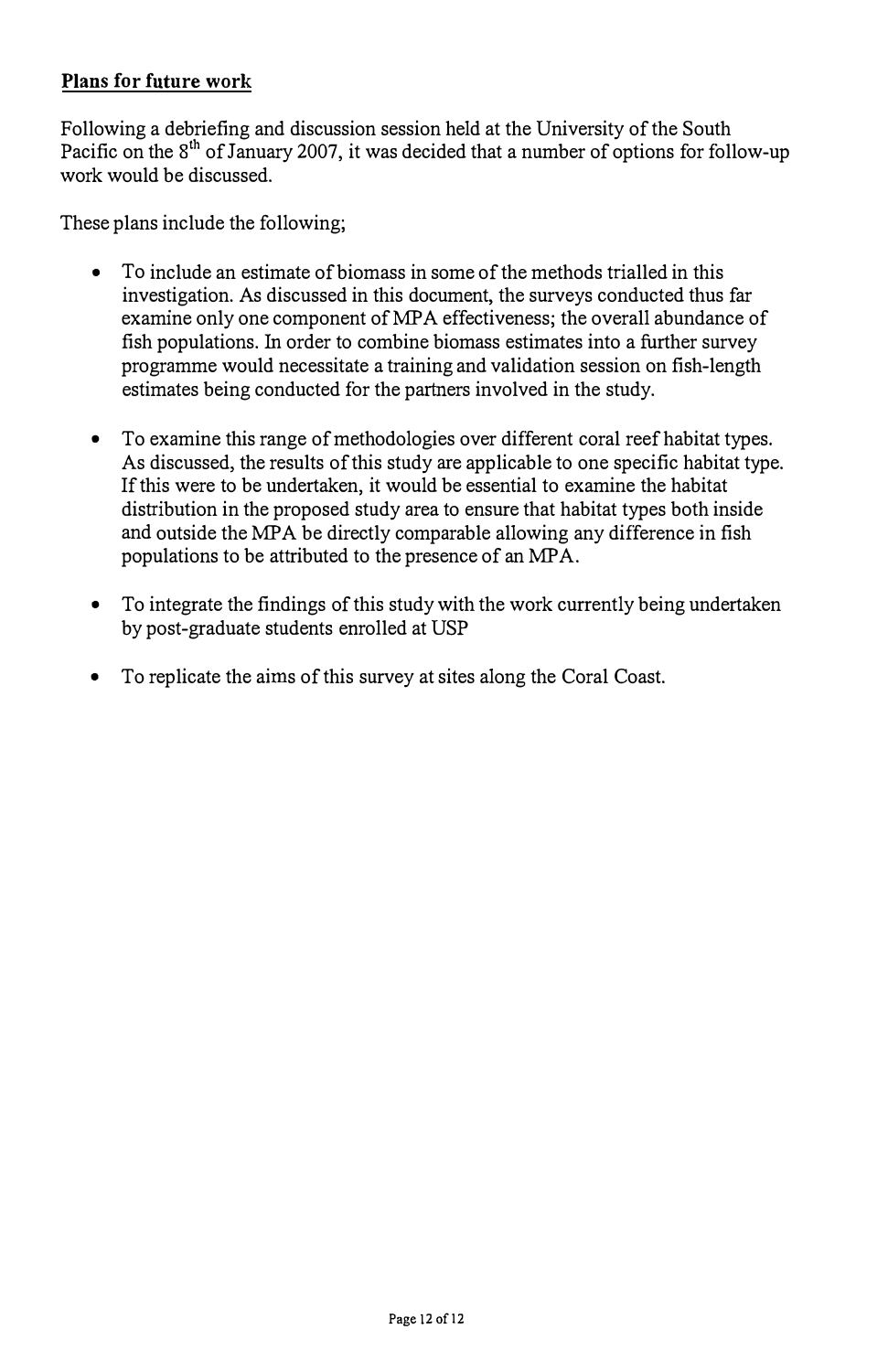## Appendix- target indicator species lists

#### FLMMA method

| Family         | Genus                    | Species            | Variable                 |  |
|----------------|--------------------------|--------------------|--------------------------|--|
| Lethrinidae    | ALL SPECIES<br>Lethrinus |                    | Emperor (Kabatia)        |  |
| Serranidae     | Epinephelus              | <b>ALL SPECIES</b> | Grouper (Kawakawa)       |  |
| Mullidae       | Parupeneus               | indicus            | Goatfish (Ose)           |  |
| Scaridae       | Scarus                   | <b>ALL SPECIES</b> |                          |  |
|                | Chlorurus                | sordidus           | Parrotfish (Ulavi)       |  |
| Chaetodontidae | <i>ALL GENERA</i>        | <b>ALL SPECIES</b> | Butterflyfish (Tivitivi) |  |

#### 'Reef Check' method

| Family         | Genus             | <b>Species</b>     | Variable                     |
|----------------|-------------------|--------------------|------------------------------|
| Chaetodontidae | ALL GENERA        | ALL SPECIES        | Butterflyfish                |
| Scaridae       | ALL GENERA        | <b>ALL SPECIES</b> | Other parrotfish only >20 cm |
| Haemulidae     | ALL GENERA        | <b>ALL SPECIES</b> | Sweetlips                    |
| Lutjanidae     | <b>ALL GENERA</b> | <b>ALL SPECIES</b> | Snapper                      |
| Serranidae     | ALL GENERA        | <b>ALL SPECIES</b> | Grouper only >30 cm          |
| Muraenidae     | <b>ALL GENERA</b> | <b>ALL SPECIES</b> | Moray eel                    |

#### 'Akuila ' <sup>s</sup>method

| Family         | Genus         | Species             | Variable                |
|----------------|---------------|---------------------|-------------------------|
| Acanthuridae   | Acanthurus    | <i>auranticavus</i> | Acanthurus auranticavus |
| Acanthuridae   | Acanthurus    | fowleri             | Acanthurus fowleri      |
| Acanthuridae   | Acanthurus    | grammoptilus        | Acanthurus grammoptilus |
| Acanthuridae   | Acanthurus    | lineatus            | Acanthurus lineatus     |
| Acanthuridae   | Acanthurus    | maculiceps          | Acanthurus maculiceps   |
| Acanthuridae   | Acanthurus    | nigricaudus         | Acanthurus nigricaudus  |
| Acanthuridae   | Acanthurus    | olivaceus           | Acanthurus olivaceus    |
| Acanthuridae   | Acanthurus    | triostegus          | Acanthurus triostegus   |
| Serranidae     | Cephalopholis | argus               | Cephalopholis argus     |
| Chaetodontidae | Chaetodon     | auriga              | Chaetodon auriga        |
| Chaetodontidae | Chaetodon     | auriga              | Chaetodon auriga        |
| Chaetodontidae | Chaetodon     | citrinellus         | Chaetodon citrinellus   |
| Chaetodontidae | Chaetodon     | ephippium           | Chaetodon ephippium     |
| Chaetodontidae | Chaetodon     | kleinii             | Chaetodon kleinii       |
| Chaetodontidae | Chaetodon     | lunula              | Chaetodon lunula        |
| Chaetodontidae | Chaetodon     | lunulatus           | Chaetodon lunulatus     |
| Chaetodontidae | Chaetodon     | pelewensis          | Chaetodon pelewensis    |
| Chaetodontidae | Chaetodon     | plebius             | Chaetodon plebius       |
| Chaetodontidae | Chaetodon     | rafflesi            | Chaetodon rafflesi      |
| Chaetodontidae | Chaetodon     | reticulatus         | Chaetodon reticulatus   |
| Chaetodontidae | Chaetodon     | trifaciatus         | Chaetodon trifaciatus   |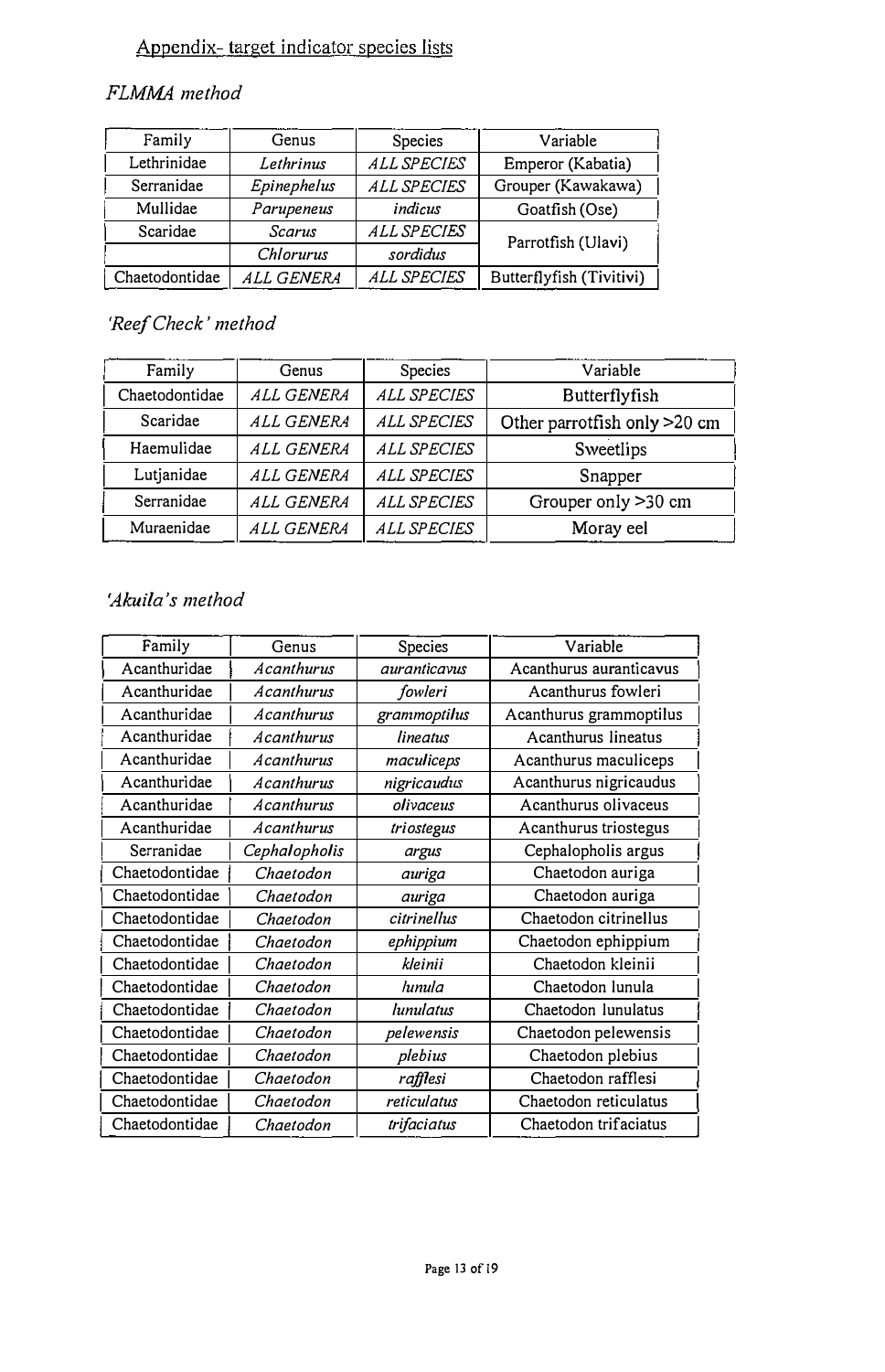| Family         | Genus          | Species          | Variable                    |
|----------------|----------------|------------------|-----------------------------|
| Chaetodontidae | Chaetodon      | vagabundus       | Chaetodon vagabundus        |
| Labridae       | Cheilinus      | trilobatus       | Cheilinus trilobatus        |
| Labridae       | Chelinus       | chlorourus       | Chelinus chlorourus         |
| Scaridae       | Chlorurus      | sordidus         | Chlorurus sordidus          |
| Acanthuridae   | Ctenochaetus   | marginatus       | Ctenochaetus marginatus     |
| Acanthuridae   | Ctenochaetus   | striatus         | Ctenochaetus striatus       |
| Dasyatidae     | Dasyatis       | kuhlii           | Dasyatis kuhlii             |
| Diodontidae    | Diodon         | holocanthus      | Diodon holocanthus          |
| Muraenidae     | Echidna        | delicatula       | Echidna delicatula          |
| Serranidae     | Epinephelus    | areolatus        | Epinephelus areolatus       |
| Serranidae     | Epinephelus    | hexagonatus      | Epinephelus hexagonatus     |
| Serranidae     | Epinephelus    | merra            | Epinephelus merra           |
| Serranidae     | Epinephelus    | taunvina         | Epinephelus taunvina        |
| Lethrinidae    | Gymnocranius   | euanus           | Gymnocranius euanus         |
| Muraenidae     | Gymnothorax    | sp               | Gymnothorax sp              |
| Muraenidae     | Gymnothorax    | undulatus        | Gymnothorax undulatus       |
| Chaetodontidae | Heniochus      | acuminatus       | Heniochus acuminatus        |
| Chaetodontidae | Heniochus      | diphreutes       | Heniochus diphreutes        |
| Hemiramphidae  | Hyporhamphus   | dussumieri       | Hyporhamphus dussumieri     |
| Lethrinidae    | Lethrinus      | atkinsoni        | Lethrinus atkinsoni         |
| Lethrinidae    | Lethrinus      | harak            | Lethrinus harak             |
| Lethrinidae    | Lethrinus      | lentjan          | Lethrinus lentjan           |
| Lethrinidae    | Lethrinus      | microdon         | Lethrinus microdon          |
| Lethrinidae    | Lethrinus      | nebulosus        | Lethrinus nebulosus         |
| Lethrinidae    | Lethrinus      | obsoletus        | Lethrinus obsoletus         |
| Lethrinidae    | Lethrinus      | rubrioperculatus | Lethrinus rubrioperculatus  |
| Lutjanidae     | Lutjanus       | bohar            | Lutjanus bohar              |
| Lutjanidae     | Lutjanus       | ehrenbergii      | Lutjanus ehrenbergii        |
| Lutjanidae     | Lutjanus       | fulvus           | Lutjanus fulvus             |
| Lutjanidae     | Lutjanus       | kasmira          | Lutjanus kasmira            |
| Family         | Genus          | Species          | Variable                    |
| Lutjanidae     | Lutjanus       | semicinctus      | Lutjanus semicinctus        |
| Mullidae       | Mulloidichthys | flavlineatus     | Mulloidichthys flavlineatus |
| Acanthuridae   | Naso           | unicornis        | Naso unicornis              |
| Labridae       | Novaculichthys | taeniourus       | Novaculichthys taeniourus   |
| Mullidae       | Parupeneus     | barberinoides    | Parupeneus barberinoides    |
| Mullidae       | Parupeneus     | barberinus       | Parupeneus barberinus       |
| Mullidae       | Parupeneus     | indicus          | Parupeneus indicus          |
| Mullidae       | Parupeneus     | multifasciatus   | Parupeneus multifasciatus   |
| Haemulidae     | Plectorhinchus | picus            | Plectorhinchus picus        |
| Haemulidae     | Plectorhinchus | vitatus          | Plectorhinchus vitatus      |
| Serranidae     | Plectropomus   | pessuliferus     | Plectropomus pessuliferus   |
| Pomacanthidae  | Pomacanthus    | imperator        | Pomacanthus imperator       |
|                |                |                  | Pomacanthus                 |
| Pomacanthidae  | Pomacanthus    | semicirculatus   | semicirculatus              |
| Balistidae     | Rhinecanthus   | rectangulus      | Rhinecanthus rectangulus    |
| Balistidae     | Rhinecathus    | aculeatus        | Rhinecathus aculeatus       |
| Scaridae       | Scarus         | chamelon         | Scarus chamelon             |

 $\Box$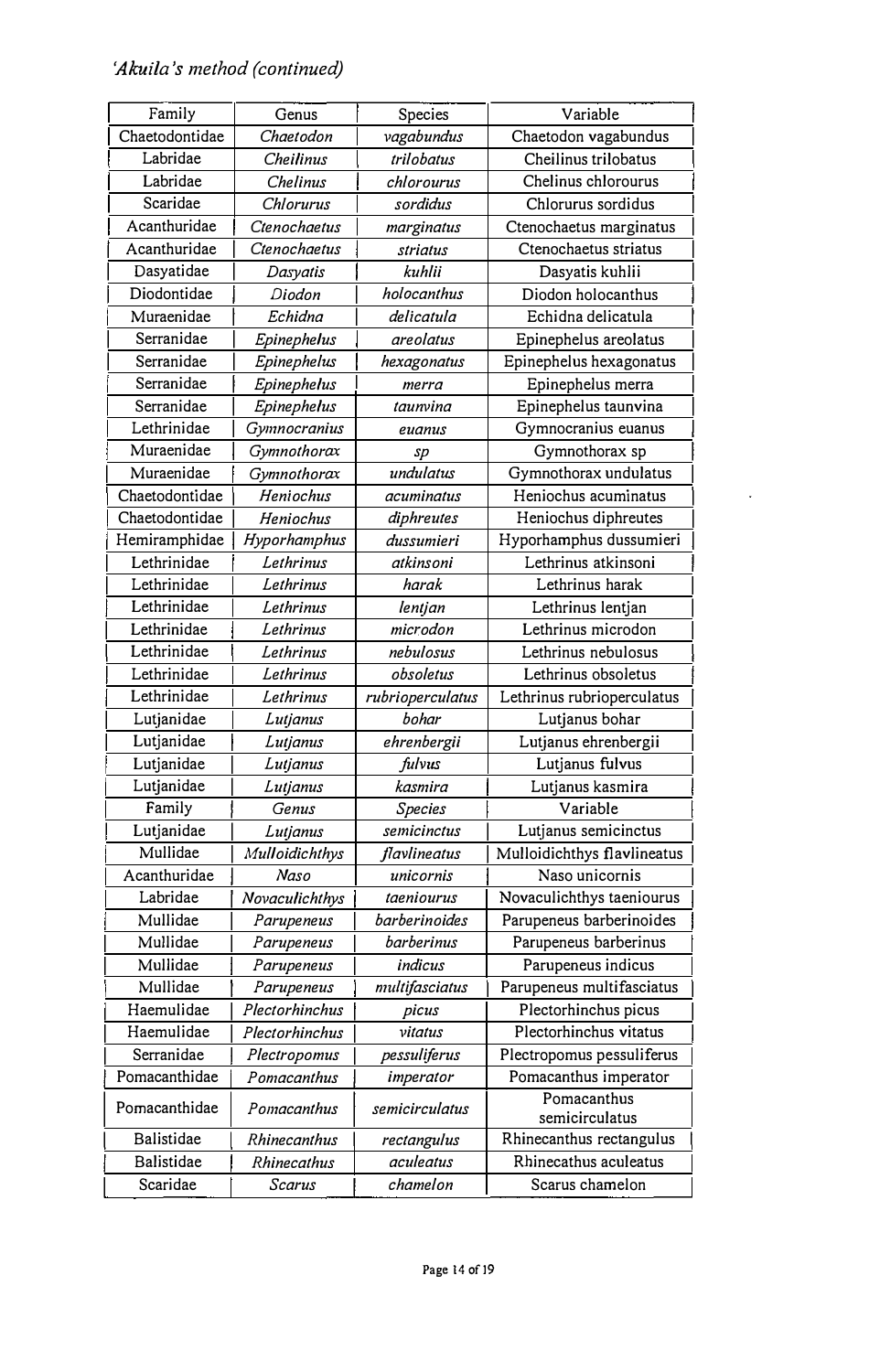#### 'Akuila 's method (continued)

| Family       | Genus     | Species           | Variable               |
|--------------|-----------|-------------------|------------------------|
| Scaridae     | Scarus    | dimidiatus        | Scarus dimidiatus      |
| Scaridae     | Scarus    | ghobban           | Scarus ghobban         |
| Scaridae     | Scarus    | globiceps         | Scarus globiceps       |
| Nemipteridae | Scolopsis | bilineatus        | Scolopsis bilineatus   |
| Nemipteridae | Scolopsis | temporalis        | Scolopsis temporalis   |
| Nemipteridae | Scolopsis | trilineatus       | Scolopsis trilineatus  |
| Siganidae    | Siganus   | doliatus          | Siganus doliatus       |
| Siganidae    | Siganus   | javus             | Siganus javus          |
| Siganidae    | Siganus   | punctatus         | Siganus punctatus      |
| Siganidae    | Siganus   | randal <b>l</b> i | Siganus randalli       |
| Siganidae    | Siganus   | spinus            | Siganus spinus         |
| Siganidae    | Siganus   | vermiculatus      | Siganus vermiculatus   |
| Balistidae   | Sufflamen | chrysopterus      | Sufflamen chrysopterus |
| Synancejidae | Synanceia | verrucosa         | Synanceia verrucosa    |
| Acanthuridae | Zebrasoma | scopas            | Zebrasoma scopas       |
|              |           |                   |                        |

'Coral Cay' method

| Family            | Genus               | Species            | Variable                       |
|-------------------|---------------------|--------------------|--------------------------------|
| Acanthuridae      | Acanthurus          | triostegus         | Convict Surgeonfish            |
| Acanthuridae      | Acanthurus          | blochii            | Ringtail Surgeonfish           |
| Acanthuridae      | ALL GENERA          | <b>ALL SPECIES</b> | Surgeonfish                    |
| Acanthuridae      | Ctenochaetus        | ALL SPECIES        | Bristletooth Surgeonfish       |
| Aulostomidae      | <b>ALL GENERA</b>   | <b>ALL SPECIES</b> | Trumpetfish                    |
| Balistidae        | <b>ALL GENERA</b>   | <b>ALL SPECIES</b> | Triggerfish                    |
| Balistidae        | Balistapus          | undulatus          | Orangestriped Triggerfish      |
| Balistidae        | <b>Balistoides</b>  | conspicillum       | Clown Triggerfish              |
| Balistidae        | <b>Rhinecanthus</b> | lunula             | Halfmoon Triggerfish           |
| Balistidae        | Rhinecanthus        | aculeatus          | Picasso Triggerfish            |
| <b>Balistidae</b> | <b>Rhinecanthus</b> | verrucosus         | Blackbelly Picassofish         |
| Balistidae        | Sufflamen           | bursa              | Scythe Triggerfish             |
| Blennidae         | ALL GENERA          | <b>ALL SPECIES</b> | Blenny                         |
| Chaetodontidae    | ALL GENERA          | <b>ALL SPECIES</b> | Butterflyfish                  |
| Chaetodontidae    | Chaetodon           | vagabundus         | Vagabond Butterflyfish         |
| Chaetodontidae    | Chaetodon           | trifasciatus       | Redfin Butterflyfish           |
| Chaetodontidae    | Chaetodon           | auriga             | Threadfin Butterflyfish        |
| Chaetodontidae    | Chaetodon           | baronessa          | Eastern Triangle Butterflyfish |
| Chaetodontidae    | Chaetodon           | trifascialis       | Chevroned Butterflyfish        |
| Chaetodontidae    | Chaetodon           | kleinii            | Kleins Butterflyfish           |
| Chaetodontidae    | Chaetodon           | rafflesii          | Latticed Butterflyfish         |
| Chaetodontidae    | Chaetodon           | ephippium          | Saddled Butterflyfish          |
| Cirrhitidae       | <b>ALL GENERA</b>   | <b>ALL SPECIES</b> | Hawkfish                       |
| Diodontidae       | Diodon              | hystrix            | Porcupine Pufferfish           |
| Ephippidae        | ALL GENERA          | <b>ALL SPECIES</b> | Spadefish / Batfish            |
| Gobiidae          | Amblygobius         | phalaena           | <b>Brownbarred Goby</b>        |
| Gobiidae          | Amblygobius         | sphynx             | Sphynx Goby                    |
| Gobiidae          | ALL GENERA          | <b>ALL SPECIES</b> | Gobies                         |
| Holocentridae     | ALL GENERA          | ALL SPECIES        | Squirrelfish / Soldierfish     |
|                   |                     |                    |                                |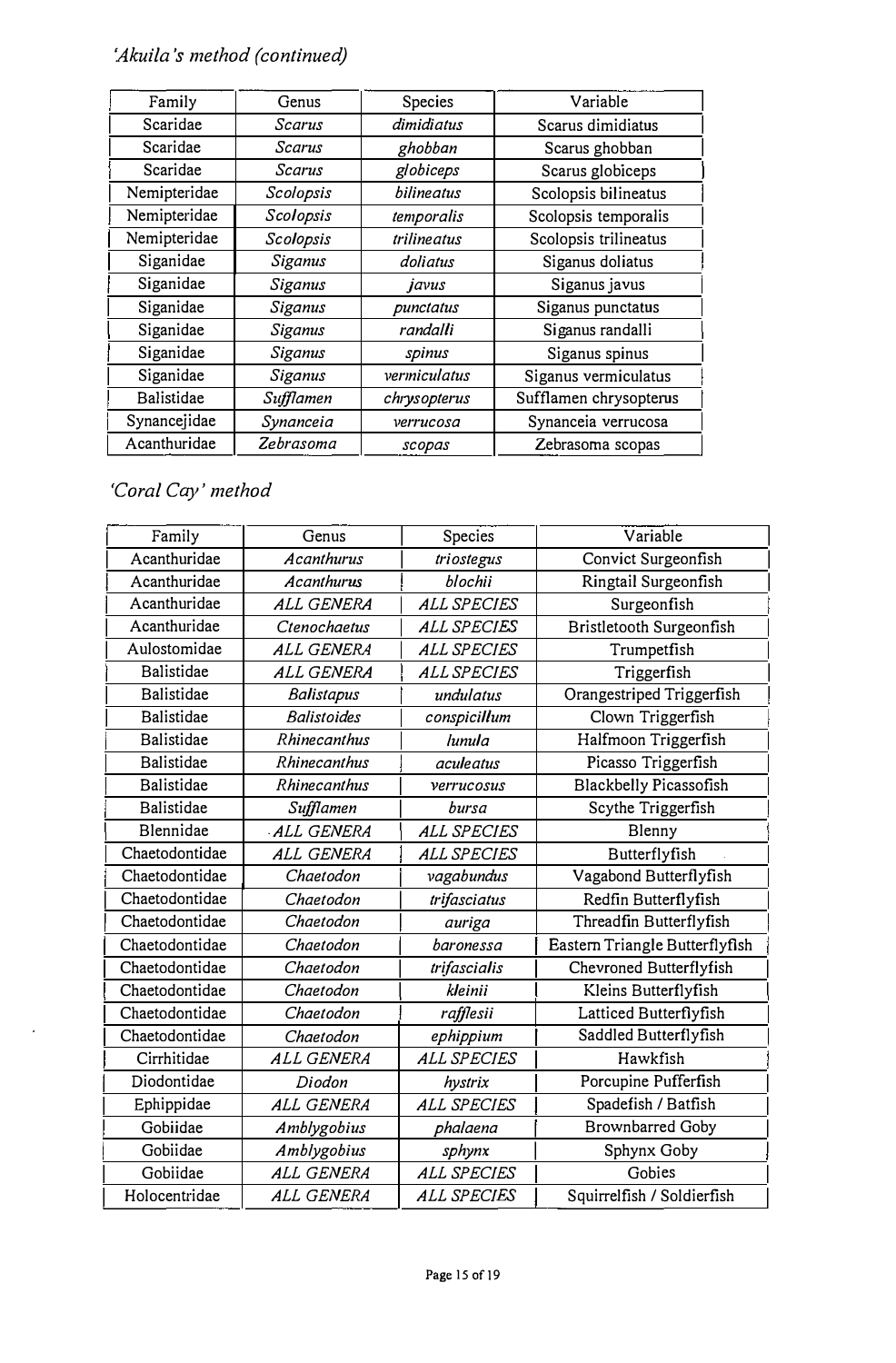## 'Coral Cay' method (continued)

 $\vec{r}$ 

| Family        | Genus             | Species            | Variable                          |
|---------------|-------------------|--------------------|-----------------------------------|
| Labridae      | <b>Cheilinus</b>  | fasciatus          | Red-banded Wrasse                 |
| Labridae      | ALL GENERA        | <b>ALL SPECIES</b> | Wrasse                            |
| Labridae      | Cheilio           | inermis            | Cigar Wrasse                      |
| Labridae      | Epibulus          | insidiator         | Sling-jaw Wrasse                  |
| Labridae      | Gomphosus         | varius             | <b>Bird Wrasse</b>                |
| Labridae      | Halichoeres       | hortulanus         | Checkerboard Wrasse               |
| Labridae      | Halichoeres       | prosopeion         | Twotone Wrasse                    |
| Labridae      | Hemigymnus        | melapterus         | <b>Blackedged Thicklip Wrasse</b> |
| Labridae      | Labroides         | dimidiatus         | Cleaner Wrasse                    |
| Labridae      | Novaculichthys    | taeniourus         | Rockmover Wrasse                  |
| Labridae      | Thalassoma        | hardwicke          | Sixbar Wrasse                     |
| Labridae      | Thalassoma        | jansenii           | Jansens Wrasse                    |
| Labridae      | Thalassoma        | lunare             | Crescent Wrasse                   |
| Lethrinidae   | Lethrinus         | <b>ALL SPECIES</b> | Emperors                          |
| Lutjanidae    | Lutjanus          | gibbus             | Paddletail Snapper                |
| Monacanthidae | <b>ALL GENERA</b> | <b>ALL SPECIES</b> | Filefish                          |
| Mullidae      | <b>ALL GENERA</b> | <b>ALL SPECIES</b> | Goatfish                          |
| Mullidae      | Parupeneus        | multifasciatus     | Multibarred Goatfish              |
| Mullidae      | Parupeneus        | barberinoides      | Half-and-half Goatfish            |
| Family        | Genus             | Species            | Variable                          |
| Mullidae      | Parupeneus        | trifasciatus       | Two-barred Goatfish               |
| Mullidae      | Parupeneus        | barberinus         | Dash-and-dot Goatfish             |
| Muraenidae    | <b>ALL GENERA</b> | <b>ALL SPECIES</b> | Moray Eel                         |
| Nemipteridae  | Scolopsis         | <b>ALL SPECIES</b> | Spinecheek                        |
| Nemipteridae  | Scolopsis         | bilineata          | Twoline Spinecheek                |
| Ostraciidae   | ALL GENERA        | <b>ALL SPECIES</b> | Trunk / Box / Cowfish             |
| Pinguipedidae | ALL GENERA        | <b>ALL SPECIES</b> | Sandperch                         |
| Pomacanthidae | Centropyge        | bispinosa          | Dusky Angelfish                   |
| Pomacanthidae | Centropyge        | bicolor            | Bicolour Angelfish                |
| Pomacanthidae | Centropyge        | flavissima         | Lemonpeel Angelfish               |
| Pomacanthidae | Pomacanthus       | semicirculatus     | Semicircle Angelfish              |
| Pomacanthidae | ALL GENERA        | <b>ALL SPECIES</b> | Angelfish                         |
| Pomacentridae | Abudefduf         | <b>ALL SPECIES</b> | Sergeant sp.                      |
| Pomacentridae | Amblyglyphidodon  | aureus             | Golden Angelfish                  |
| Pomacentridae | Chromis           | viridis            | Blue-Green Chromis                |
| Pomacentridae | Chromis           | <i>ALL SPECIES</i> | Other Chromis species             |
| Pomacentridae | Chromis           | retrofasciata      | <b>Black Bar Chromis</b>          |
| Pomacentridae | Chrysiptera       | cyanea             | <b>Blue Devil Chromis</b>         |
| Pomacentridae | Dascyllus         | aruanus            | Humbug dascyllus                  |
| Pomacentridae | Dascyllus         | trimaculatus       | Threespot dascyllus               |
| Pomacentridae | Dascyllus         | flavicaudus        | <b>Black Damselfish</b>           |
| Pomacentridae | Dascyllus         | reticulatus        | Reticulated dascyllus             |
| Pomacentridae | Amphiprioninae    | ALL SPECIES        | Anemone fish                      |
| Pomacentridae | <i>ALL GENERA</i> | <b>ALL SPECIES</b> | Damselfish                        |
| Scaridae      | <i>ALL GENERA</i> | <b>ALL SPECIES</b> | Parrot Fish                       |
| Scaridae      | Cetoscarus        | bicolor            | <b>Bicolour Parrotfish</b>        |
| Serranidae    | Epinephelus       | merra              | Honeycomb Grouper                 |
| Serranidae    | ALL GENERA        | ALL SPECIES        | Groupers                          |
|               |                   |                    |                                   |